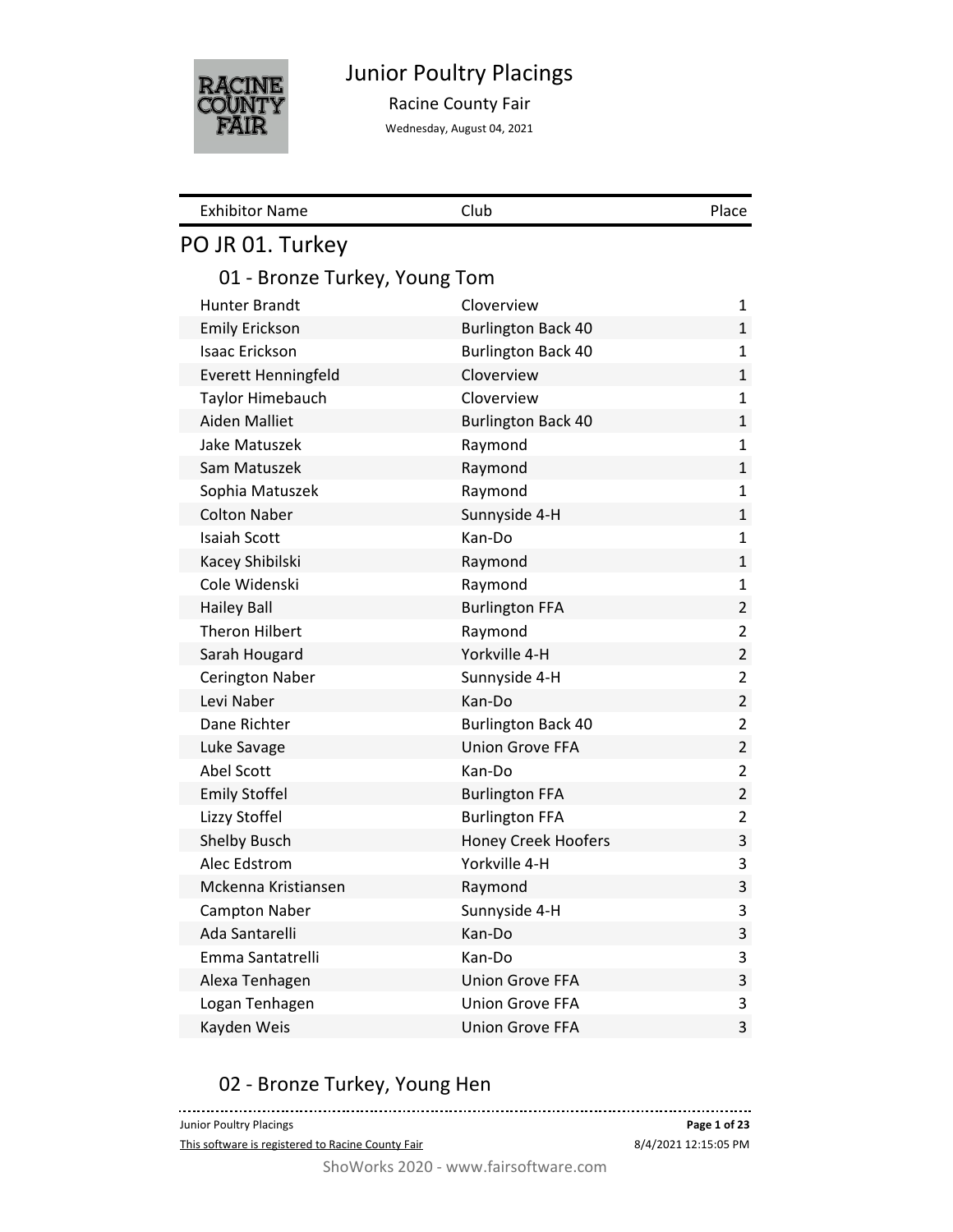Exhibitor Name Club Club Place

# PO JR 01. Turkey

## 02 - Bronze Turkey, Young Hen

| <b>Hailey Ball</b>         | <b>Burlington FFA</b>      | 1              |
|----------------------------|----------------------------|----------------|
| <b>Emily Erickson</b>      | <b>Burlington Back 40</b>  | $\mathbf{1}$   |
| Isaac Erickson             | <b>Burlington Back 40</b>  | $\mathbf{1}$   |
| Samantha Hammiller         | <b>Burlington FFA</b>      | $\mathbf{1}$   |
| <b>Everett Henningfeld</b> | Cloverview                 | $\mathbf 1$    |
| <b>Theron Hilbert</b>      | Raymond                    | $\mathbf{1}$   |
| Brandyn Himebauch          | Cloverview                 | $\mathbf 1$    |
| Sarah Hougard              | Yorkville 4-H              | $\mathbf{1}$   |
| <b>Samuel Malliet</b>      | <b>Burlington Back 40</b>  | $\mathbf 1$    |
| <b>Cerington Naber</b>     | Sunnyside 4-H              | $\mathbf{1}$   |
| <b>Clayton Naber</b>       | Sunnyside 4-H              | $\mathbf 1$    |
| Dane Richter               | <b>Burlington Back 40</b>  | $\mathbf 1$    |
| <b>Abel Scott</b>          | Kan-Do                     | $\mathbf 1$    |
| <b>Isaiah Scott</b>        | Kan-Do                     | $\mathbf{1}$   |
| Kayden Weis                | <b>Union Grove FFA</b>     | $\mathbf{1}$   |
| <b>Troy Benhart</b>        | <b>Burlington Back 40</b>  | $\overline{2}$ |
| Shelby Busch               | <b>Honey Creek Hoofers</b> | $\overline{2}$ |
| Alec Edstrom               | Yorkville 4-H              | $\overline{2}$ |
| Hunter Henningfeld         | Cloverview                 | $\overline{2}$ |
| <b>Thor Hilbert</b>        | Raymond                    | $\overline{2}$ |
| Jake Matuszek              | Raymond                    | $\overline{2}$ |
| Sophia Matuszek            | Raymond                    | $\overline{2}$ |
| <b>Campton Naber</b>       | Sunnyside 4-H              | $\overline{2}$ |
| <b>Colton Naber</b>        | Sunnyside 4-H              | $\overline{2}$ |
| Levi Naber                 | Kan-Do                     | $\overline{2}$ |
| Luke Savage                | <b>Union Grove FFA</b>     | $\overline{2}$ |
| Kacey Shibilski            | Raymond                    | $\overline{2}$ |
| <b>Emily Stoffel</b>       | <b>Burlington FFA</b>      | $\overline{2}$ |
| Logan Tenhagen             | <b>Union Grove FFA</b>     | $\overline{2}$ |
| Mckenna Kristiansen        | Raymond                    | 3              |
| Ada Santarelli             | Kan-Do                     | 3              |
| Emma Santatrelli           | Kan-Do                     | 3              |
| Lizzy Stoffel              | <b>Burlington FFA</b>      | 3              |

## 03 - Brd Breasted White Turkeys, Yg Tom

| Junior Poultry Placings   |                           | Page 2 of 23 |
|---------------------------|---------------------------|--------------|
| <b>Connor Harris</b>      | <b>Burlington Back 40</b> |              |
| <b>Addison Drallmeier</b> | Cloverview                | 1            |
| Noah Brandt               | <b>Waterford FFA</b>      |              |
| <b>Broc Borre</b>         | Sunnyside 4-H             |              |
| <b>Riley Benhart</b>      | <b>Burlington Back 40</b> |              |

This software is registered to Racine County Fair

8/4/2021 12:15:05 PM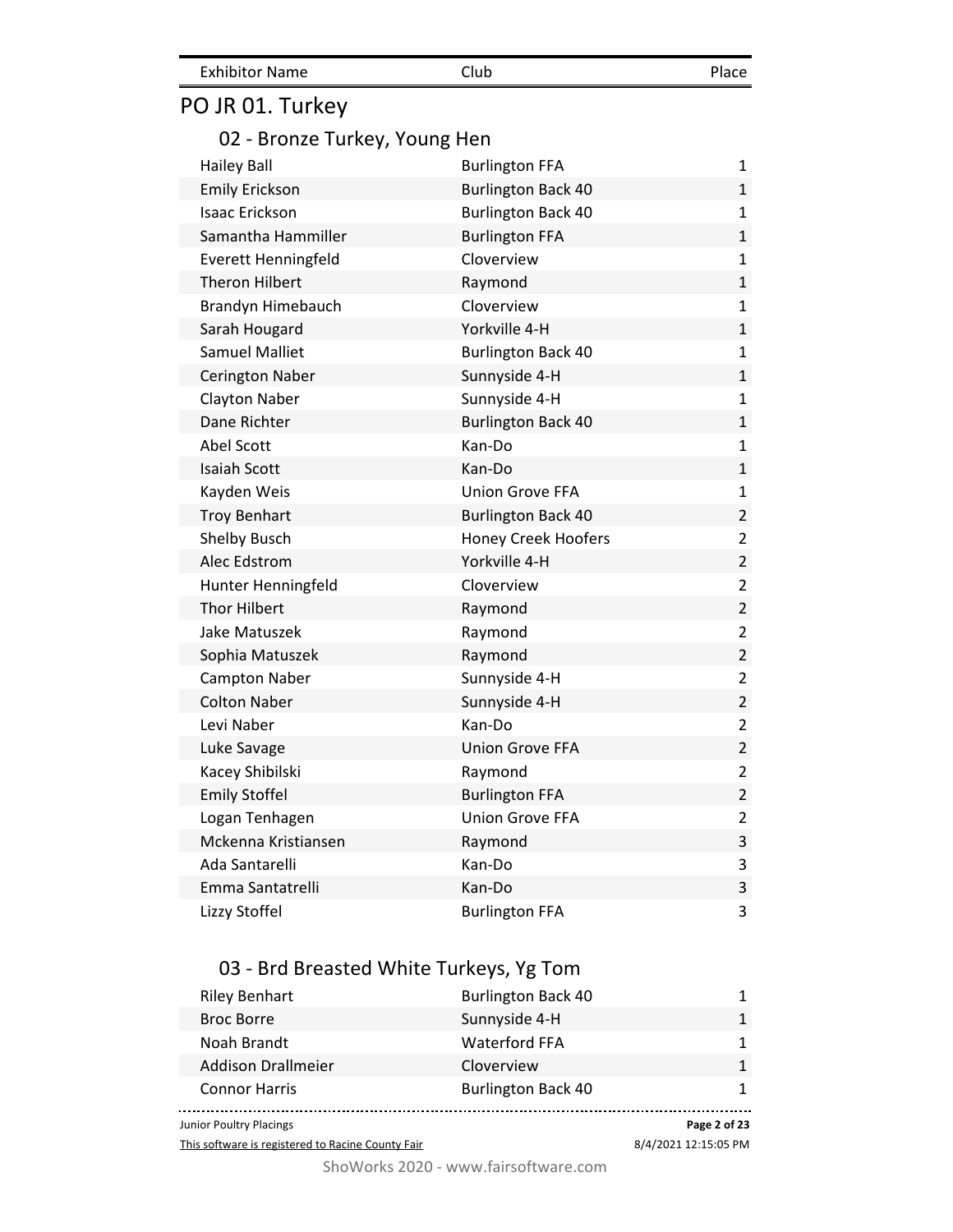| <b>Exhibitor Name</b> | Club | Place |
|-----------------------|------|-------|
|                       |      |       |

# PO JR 01. Turkey

## 03 - Brd Breasted White Turkeys, Yg Tom

| Brandyn Himebauch          | Cloverview            | 1                        |
|----------------------------|-----------------------|--------------------------|
| <b>Gwenadalin Nicholas</b> | Sunnyside 4-H         | 1                        |
| Lilli Steffenson           | Sunnyside 4-H         | 1                        |
| <b>Emily Ball</b>          | <b>Burlington FFA</b> | $\mathcal{P}$            |
| Kailyne Hribar             | Yorkville 4-H         | $\mathcal{P}$            |
| Kasadie Hribar             | Yorkville 4-H         | $\mathfrak{p}$           |
| Kiara Quilling             | <b>Burlington FFA</b> | $\overline{2}$           |
| Simon Rigert               | <b>Burlington FFA</b> | $\mathcal{P}$            |
| Sylvia Rigert              | Kan-Do                | $\overline{\mathcal{L}}$ |

## 04 - Brd Breasted White Turkeys, Yg Hen

| <b>Broc Borre</b>          | Sunnyside 4-H             | 1              |
|----------------------------|---------------------------|----------------|
| Noah Brandt                | <b>Waterford FFA</b>      | $\mathbf{1}$   |
| Adriana Deyong             | <b>Union Grove FFA</b>    | $\mathbf{1}$   |
| Audrey Deyong              | All 4 One                 | $\mathbf{1}$   |
| Corinne Deyong             | All 4 One                 | 1              |
| Josiah Deyong              | All 4 One                 | $\mathbf{1}$   |
| Kiera Drallmeier           | Cloverview                | 1              |
| <b>Connor Harris</b>       | <b>Burlington Back 40</b> | $\mathbf{1}$   |
| Taylor Himebauch           | Cloverview                | $\mathbf{1}$   |
| Lilli Steffenson           | Sunnyside 4-H             | $\mathbf{1}$   |
| Gisele Widenski            | Raymond                   | $\mathbf{1}$   |
| <b>Riley Benhart</b>       | <b>Burlington Back 40</b> | $\overline{2}$ |
| <b>Hunter Brandt</b>       | Cloverview                | $\overline{2}$ |
| <b>Addison Drallmeier</b>  | Cloverview                | $\overline{2}$ |
| Jayce Hagemann             | Cloverview                | $\overline{2}$ |
| Samantha Hammiller         | <b>Burlington FFA</b>     | $\overline{2}$ |
| Kailyne Hribar             | Yorkville 4-H             | $\overline{2}$ |
| <b>Gwenadalin Nicholas</b> | Sunnyside 4-H             | $\overline{2}$ |
| Simon Rigert               | <b>Burlington FFA</b>     | $\overline{2}$ |
| <b>Shannon Roberts</b>     | <b>Union Grove FFA</b>    | $\overline{2}$ |
| Alexa Tenhagen             | <b>Union Grove FFA</b>    | $\overline{2}$ |
| <b>Emily Ball</b>          | <b>Burlington FFA</b>     | 3              |
| Kasadie Hribar             | Yorkville 4-H             | 3              |
| Kiara Quilling             | <b>Burlington FFA</b>     | 3              |
| Sylvia Rigert              | Kan-Do                    | 3              |

### PO JR 02. Utility Chickens

Junior Poultry Placings **Page 3 of 23** This software is registered to Racine County Fair 8/4/2021 12:15:05 PM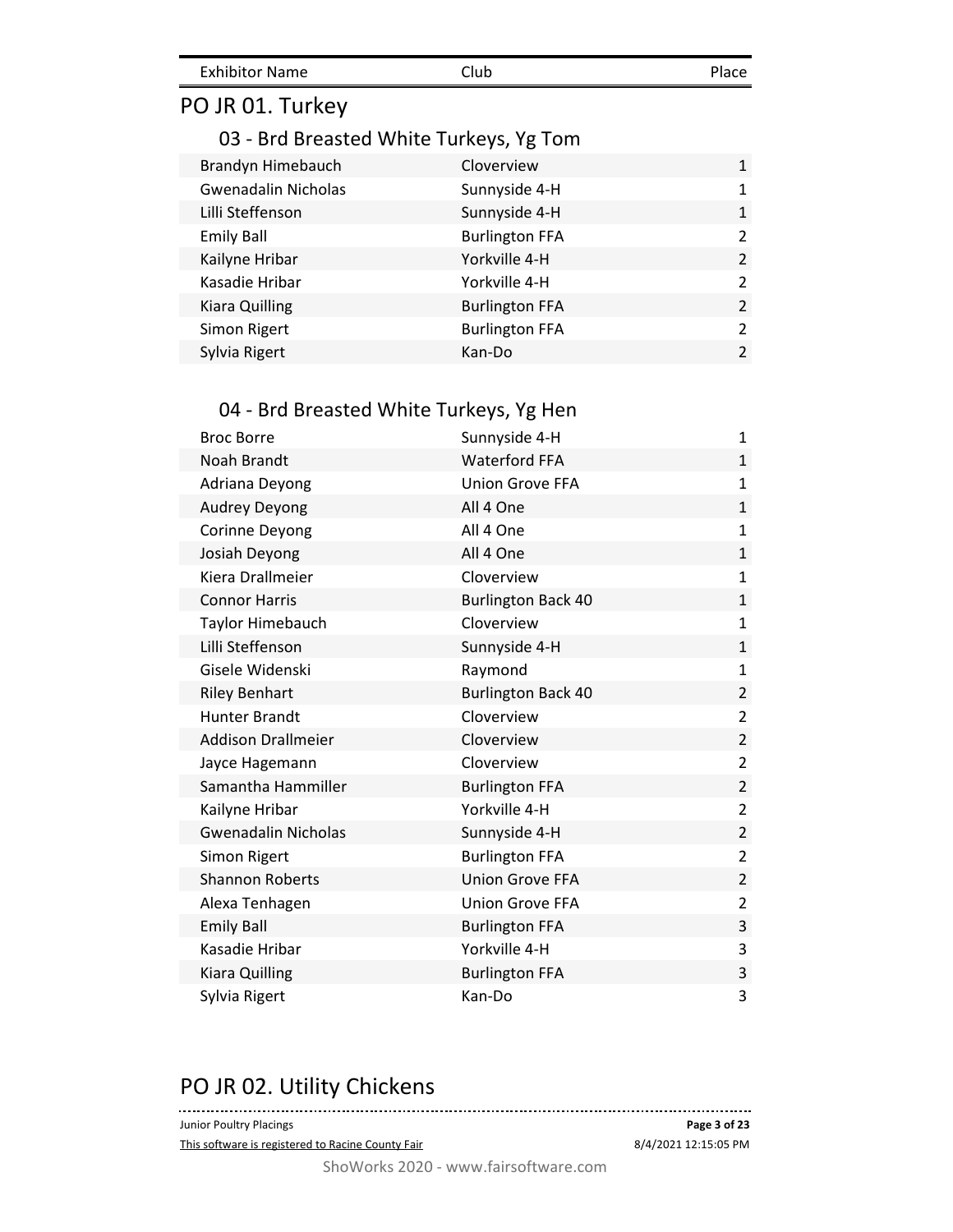| <b>Exhibitor Name</b>          | Club | Place |
|--------------------------------|------|-------|
| PO JR 02. Utility Chickens     |      |       |
| 01 - Hybrid Egg Type, Cockerel |      |       |

| Aiden Von Bergen | Yorkville 4-H |  |
|------------------|---------------|--|
|                  |               |  |

## 02 - Hybrid Egg Type, Pullet

| Maya Boucher     | Norway        |  |
|------------------|---------------|--|
| Bella Cerfus     | Raymond       |  |
| Aiden Von Bergen | Yorkville 4-H |  |

## 03 - Hybrid Meat Type, Cockerel

| <b>Brad Baker</b>      | Yorkville 4-H             | $\mathbf{1}$   |
|------------------------|---------------------------|----------------|
| <b>Daniel Baker</b>    | Yorkville 4-H             | $\mathbf{1}$   |
| Megan Baker            | <b>Union Grove FFA</b>    | $\mathbf{1}$   |
| Aiden Brink            | Cloverview                | $\mathbf{1}$   |
| <b>Bella Cerfus</b>    | Raymond                   | $\mathbf{1}$   |
| Mackenzie Geschke      | Raymond                   | $\mathbf{1}$   |
| Ty Geschke             | Raymond                   | $\mathbf{1}$   |
| Sam Grimes             | Yorkville 4-H             | $\mathbf{1}$   |
| Adelynn Hegeman        | Kan-Do                    | $\mathbf{1}$   |
| Kelsey Hegeman         | Kan-Do                    | $\mathbf{1}$   |
| Jacob Jonietz          | Cloverview                | $\mathbf{1}$   |
| <b>Tyler Jonietz</b>   | Cloverview                | $\mathbf{1}$   |
| Braden Kastenson       | Raymond                   | $\mathbf{1}$   |
| Brooke Katterhagen     | Kan-Do                    | $\mathbf{1}$   |
| <b>Nolan Maurice</b>   | Yorkville 4-H             | $\mathbf{1}$   |
| Connor Moczynski       | <b>Waterford FFA</b>      | $\mathbf{1}$   |
| <b>Grace Morrow</b>    | Cloverview                | $\mathbf{1}$   |
| Hannah Morrow          | Cloverview                | $\mathbf{1}$   |
| Anna Ranke             | <b>Waterford FFA</b>      | $\mathbf{1}$   |
| <b>Brielle Ryshkus</b> | Kan-Do                    | $\mathbf{1}$   |
| <b>Ashley Schaal</b>   | Kan-Do                    | $\mathbf{1}$   |
| Ian Schaal             | Kan-Do                    | $\mathbf{1}$   |
| Michael Schaal         | Kan-Do                    | $\mathbf{1}$   |
| Analiese Tornow        | Yorkville 4-H             | $\mathbf{1}$   |
| <b>Tyler Berndt</b>    | <b>Burlington Back 40</b> | $\overline{2}$ |
| <b>Andrew Grimes</b>   | Yorkville 4-H             | $\overline{2}$ |
| Ella Hegeman           | Kan-Do                    | $\overline{2}$ |
| Elizabeth Jonietz      | Cloverview                | $\overline{2}$ |
| <b>Cole Maurice</b>    | Yorkville 4-H             | $\overline{2}$ |
| Amanda Miklaszewski    | <b>Union Grove FFA</b>    | $\overline{2}$ |
| Mya Moczynski          | Kan-Do                    | $\overline{2}$ |

Junior Poultry Placings

This software is registered to Racine County Fair

. . . . . . . . . . . . . . . **Page 4 of 23**

8/4/2021 12:15:05 PM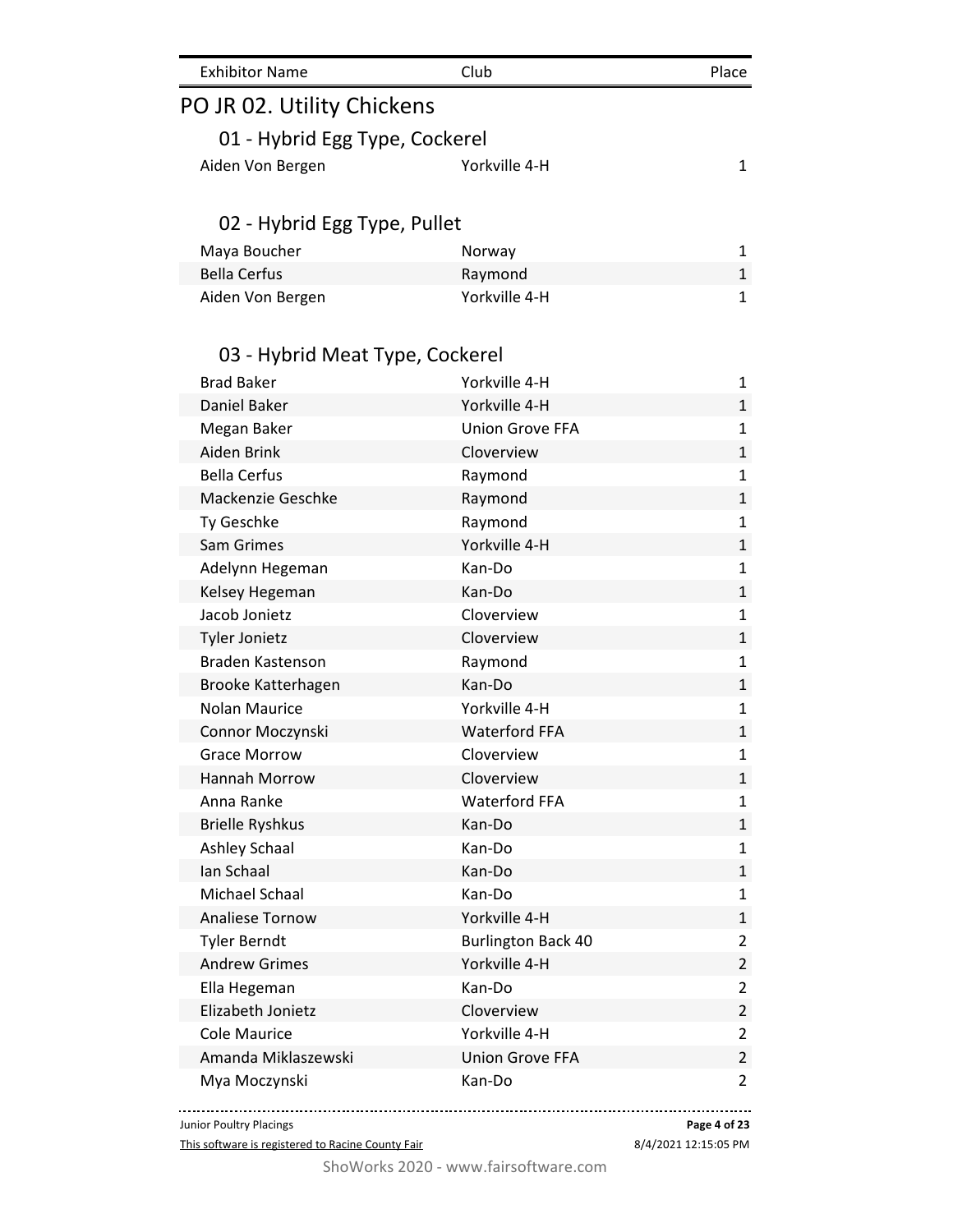| <b>Exhibitor Name</b><br>Club | Place |
|-------------------------------|-------|
|-------------------------------|-------|

# PO JR 02. Utility Chickens

## 03 - Hybrid Meat Type, Cockerel

| Colin Mutter        | Yorkville 4-H   |  |
|---------------------|-----------------|--|
| Allison Storm-Voltz | Union Grove FFA |  |
| Claire Tornow       | Yorkville 4-H   |  |

# 04 - Hybrid Meat Type, Pullet

| <b>Brad Baker</b>       | Yorkville 4-H             | 1              |
|-------------------------|---------------------------|----------------|
| Daniel Baker            | Yorkville 4-H             | $\mathbf{1}$   |
| <b>Tyler Berndt</b>     | <b>Burlington Back 40</b> | $\mathbf{1}$   |
| Elanore Friesema        | Yorkville 4-H             | $\mathbf{1}$   |
| Mackenzie Geschke       | Raymond                   | $\mathbf{1}$   |
| Ty Geschke              | Raymond                   | $\mathbf{1}$   |
| <b>Andrew Grimes</b>    | Yorkville 4-H             | $\mathbf{1}$   |
| Sam Grimes              | Yorkville 4-H             | $\mathbf{1}$   |
| Luke Hying              | Cloverview                | $\mathbf{1}$   |
| Noah Hying              | Cloverview                | $\mathbf{1}$   |
| Charlee Johnsen         | Yorkville 4-H             | $\mathbf{1}$   |
| Jack Johnsen            | Yorkville 4-H             | $\mathbf{1}$   |
| Cole Maurice            | Yorkville 4-H             | $\mathbf{1}$   |
| Nolan Maurice           | Yorkville 4-H             | $\mathbf{1}$   |
| Amanda Miklaszewski     | <b>Union Grove FFA</b>    | $\mathbf{1}$   |
| <b>Grace Morrow</b>     | Cloverview                | $\mathbf{1}$   |
| <b>Hannah Morrow</b>    | Cloverview                | $\mathbf{1}$   |
| <b>Colin Mutter</b>     | Yorkville 4-H             | $\mathbf{1}$   |
| Anna Ranke              | <b>Waterford FFA</b>      | $\mathbf{1}$   |
| <b>Matthew Rossman</b>  | Yorkville 4-H             | $\mathbf{1}$   |
| <b>Brielle Ryshkus</b>  | Kan-Do                    | 1              |
| Abby Sagan              | Raymond                   | $\mathbf{1}$   |
| Ashley Schaal           | Kan-Do                    | $\mathbf{1}$   |
| Michael Schaal          | Kan-Do                    | $\mathbf{1}$   |
| <b>Analiese Tornow</b>  | Yorkville 4-H             | 1              |
| <b>Claire Tornow</b>    | Yorkville 4-H             | $\mathbf{1}$   |
| Keegan Waldron Boldt    | Raymond                   | $\mathbf{1}$   |
| <b>Bella Cerfus</b>     | Raymond                   | $\overline{2}$ |
| Mikayla Datka           | <b>Waterford FFA</b>      | $\overline{2}$ |
| Andrew Jonietz          | Cloverview                | $\overline{2}$ |
| Elise Kaesermann        | Tucker 4-H                | 2              |
| Jackson Kaesermann      | Tucker 4-H                | $\overline{2}$ |
| Brooke Katterhagen      | Kan-Do                    | $\overline{2}$ |
| Noah Rice               | <b>Burlington Back 40</b> | $\overline{2}$ |
| Ian Schaal              | Kan-Do                    | $\overline{2}$ |
| Junior Poultry Placings |                           | Page 5 of 23   |

This software is registered to Racine County Fair

8/4/2021 12:15:05 PM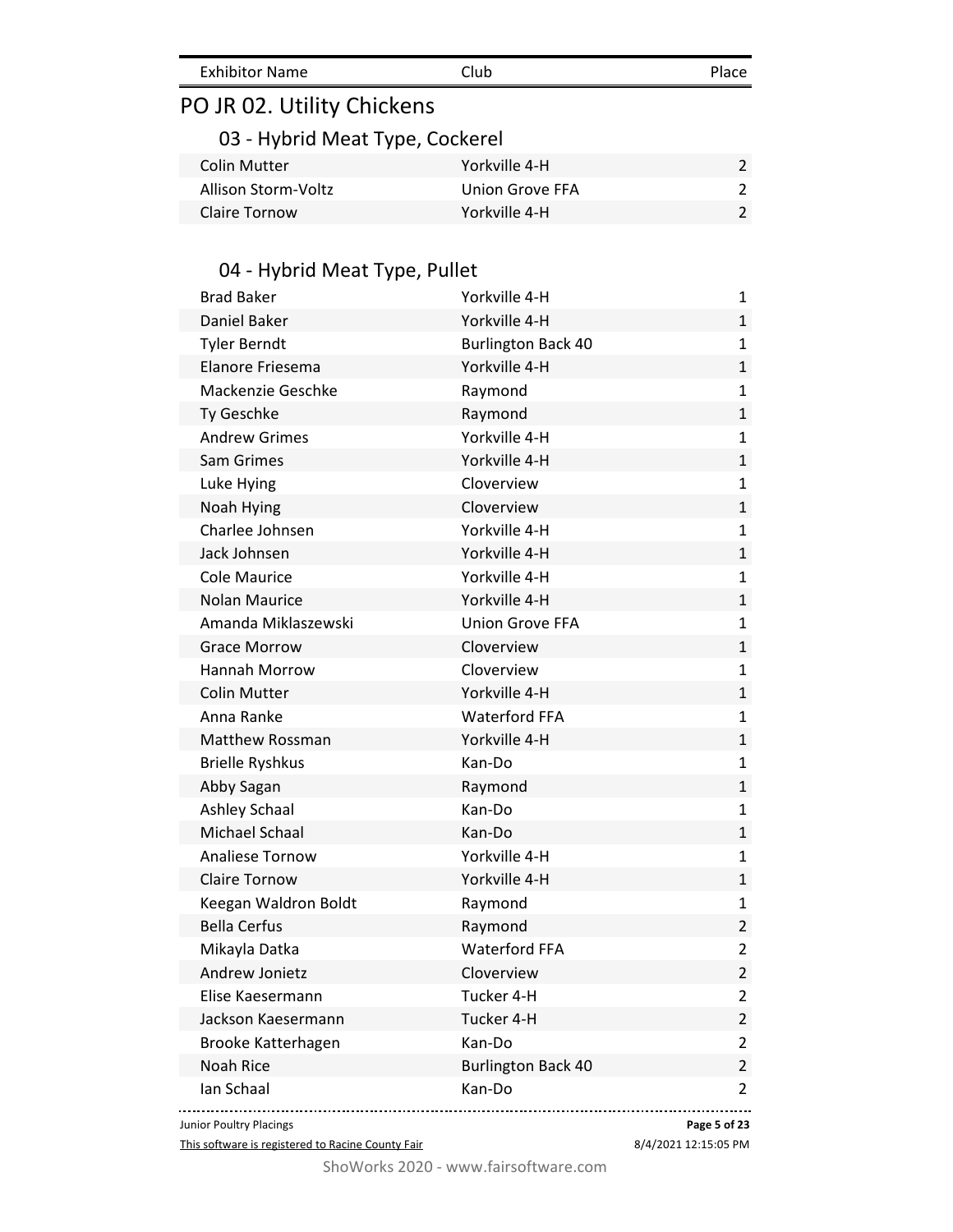| <b>Exhibitor Name</b> | Club | Place |
|-----------------------|------|-------|

# PO JR 02. Utility Chickens

## 04 - Hybrid Meat Type, Pullet

| Amy Storm-Voltz   | Union Grove FFA |  |
|-------------------|-----------------|--|
| Riley Storm-Voltz | Union Grove FFA |  |

### 07 - Broiler, 2 birds

| Daniel Baker           | Yorkville 4-H             |                |
|------------------------|---------------------------|----------------|
| Megan Baker            | <b>Union Grove FFA</b>    | 1              |
| Sydney Kaluzny         | <b>Waterford FFA</b>      | 1              |
| Riley Storm-Voltz      | <b>Union Grove FFA</b>    | 1              |
| Keegan Waldron Boldt   | Raymond                   | 1              |
| <b>Brooklyn Bailey</b> | Kan-Do                    | $\mathcal{L}$  |
| Kyle Bailey            | Kan-Do                    | $\mathcal{P}$  |
| Grace Lemerond         | <b>Burlington Back 40</b> | $\mathcal{L}$  |
| Chad Olson             | <b>Waterford FFA</b>      | $\overline{2}$ |
| Tanner Schaefer        | <b>Waterford FFA</b>      | $\mathcal{L}$  |
| Allison Storm-Voltz    | Union Grove FFA           | $\mathcal{P}$  |
| Amy Storm-Voltz        | Union Grove FFA           | $\mathfrak{p}$ |

### 08 - Roasters, 2 birds

| <b>Brad Baker</b>          | Yorkville 4-H             | $\mathbf{1}$ |
|----------------------------|---------------------------|--------------|
| Megan Baker                | <b>Union Grove FFA</b>    | 1            |
| Evan Bjorge                | <b>Waterford FFA</b>      | $\mathbf{1}$ |
| Aiden Brink                | Cloverview                | $\mathbf{1}$ |
| Mikayla Datka              | <b>Waterford FFA</b>      | $\mathbf{1}$ |
| Elanore Friesema           | Yorkville 4-H             | $\mathbf{1}$ |
| Mackenzie Geschke          | Raymond                   | $\mathbf{1}$ |
| Ty Geschke                 | Raymond                   | $\mathbf{1}$ |
| <b>Andrew Grimes</b>       | Yorkville 4-H             | $\mathbf{1}$ |
| Sam Grimes                 | Yorkville 4-H             | $\mathbf{1}$ |
| Ella Hegeman               | Kan-Do                    | $\mathbf 1$  |
| Kelsey Hegeman             | Kan-Do                    | $\mathbf{1}$ |
| <b>Mallory Henningfeld</b> | <b>Burlington Back 40</b> | $\mathbf{1}$ |
| Miranda Henningfeld        | <b>Waterford FFA</b>      | $\mathbf{1}$ |
| Charlee Johnsen            | Yorkville 4-H             | $\mathbf{1}$ |
| Andrew Jonietz             | Cloverview                | $\mathbf{1}$ |
| Jacob Jonietz              | Cloverview                | $\mathbf{1}$ |
| <b>Tyler Jonietz</b>       | Cloverview                | $\mathbf 1$  |
| Karson Kastenson           | Raymond                   | $\mathbf{1}$ |
| Brooke Katterhagen         | Kan-Do                    | $\mathbf{1}$ |
| Nolan Maurice              | Yorkville 4-H             | 1            |

Junior Poultry Placings

. . . . . . . . . . . . . . . **Page 6 of 23**

8/4/2021 12:15:05 PM

This software is registered to Racine County Fair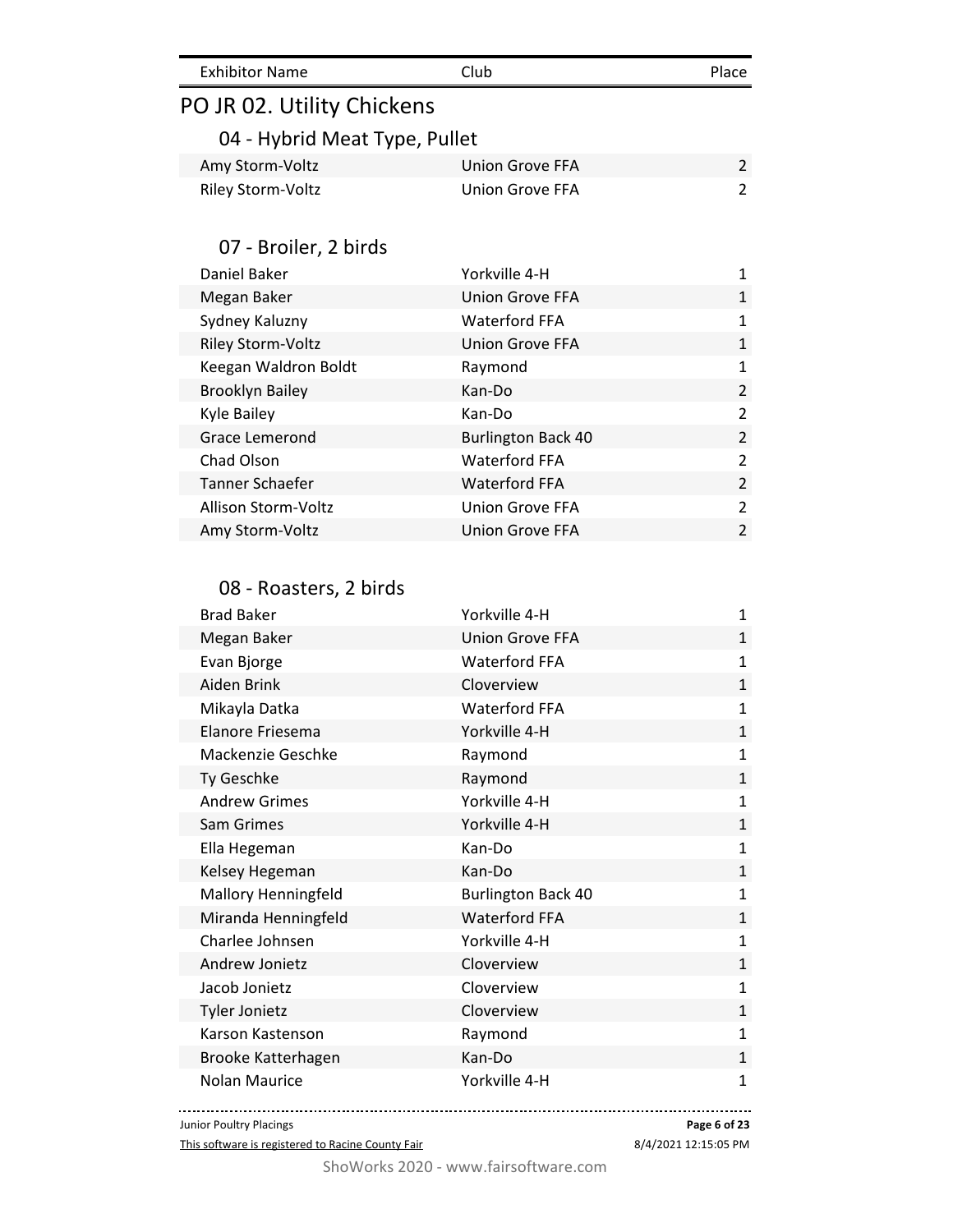| <b>Exhibitor Name</b>      | Club                       | Place          |
|----------------------------|----------------------------|----------------|
| PO JR 02. Utility Chickens |                            |                |
| 08 - Roasters, 2 birds     |                            |                |
| Connor Moczynski           | <b>Waterford FFA</b>       | $\mathbf{1}$   |
| <b>Grace Morrow</b>        | Cloverview                 | 1              |
| <b>Colin Mutter</b>        | Yorkville 4-H              | $\mathbf{1}$   |
| Anna Ranke                 | <b>Waterford FFA</b>       | 1              |
| <b>Brielle Ryshkus</b>     | Kan-Do                     | $\mathbf{1}$   |
| Abby Sagan                 | Raymond                    | 1              |
| Ella Sagan                 | Raymond                    | $\mathbf 1$    |
| <b>Ashley Schaal</b>       | Kan-Do                     | 1              |
| Michael Schaal             | Kan-Do                     | $\mathbf 1$    |
| <b>Analiese Tornow</b>     | Yorkville 4-H              | 1              |
| <b>Claire Tornow</b>       | Yorkville 4-H              | $\mathbf 1$    |
| Keegan Waldron Boldt       | Raymond                    | 1              |
| <b>Bella Cerfus</b>        | Raymond                    | $\overline{2}$ |
| Adelynn Hegeman            | Kan-Do                     | $\overline{2}$ |
| Jack Johnsen               | Yorkville 4-H              | $\overline{2}$ |
| Elizabeth Jonietz          | Cloverview                 | 2              |
| Elise Kaesermann           | Tucker 4-H                 | $\overline{2}$ |
| Jackson Kaesermann         | Tucker 4-H                 | $\overline{2}$ |
| Madyson Krusemark          | <b>Burlington Back 40</b>  | $\overline{2}$ |
| Rain Ludtke                | <b>Burlington Back 40</b>  | $\overline{2}$ |
| <b>Cole Maurice</b>        | Yorkville 4-H              | $\overline{2}$ |
| Layla Miller               | <b>Honey Creek Hoofers</b> | $\overline{2}$ |
| Mya Moczynski              | Kan-Do                     | $\overline{2}$ |
| Hannah Morrow              | Cloverview                 | $\overline{2}$ |
| <b>Noah Rice</b>           | <b>Burlington Back 40</b>  | $\overline{2}$ |
| <b>Matthew Rossman</b>     | Yorkville 4-H              | 2              |
| Ian Schaal                 | Kan-Do                     | $\overline{2}$ |

# PO JR 03. American Chickens

| 01 - All Plymouth Rock, Cock |        |  |
|------------------------------|--------|--|
| Ashley Schaal                | Kan-Do |  |
| Michael Schaal               | Kan-Do |  |
|                              |        |  |

# 02 - All Plymouth Rock, Hen

| Ashley Schaal  | Kan-Do |  |
|----------------|--------|--|
| Michael Schaal | Kan-Do |  |

| <b>Junior Poultry Placings</b>                    | Page 7 of 23         |
|---------------------------------------------------|----------------------|
| This software is registered to Racine County Fair | 8/4/2021 12:15:05 PM |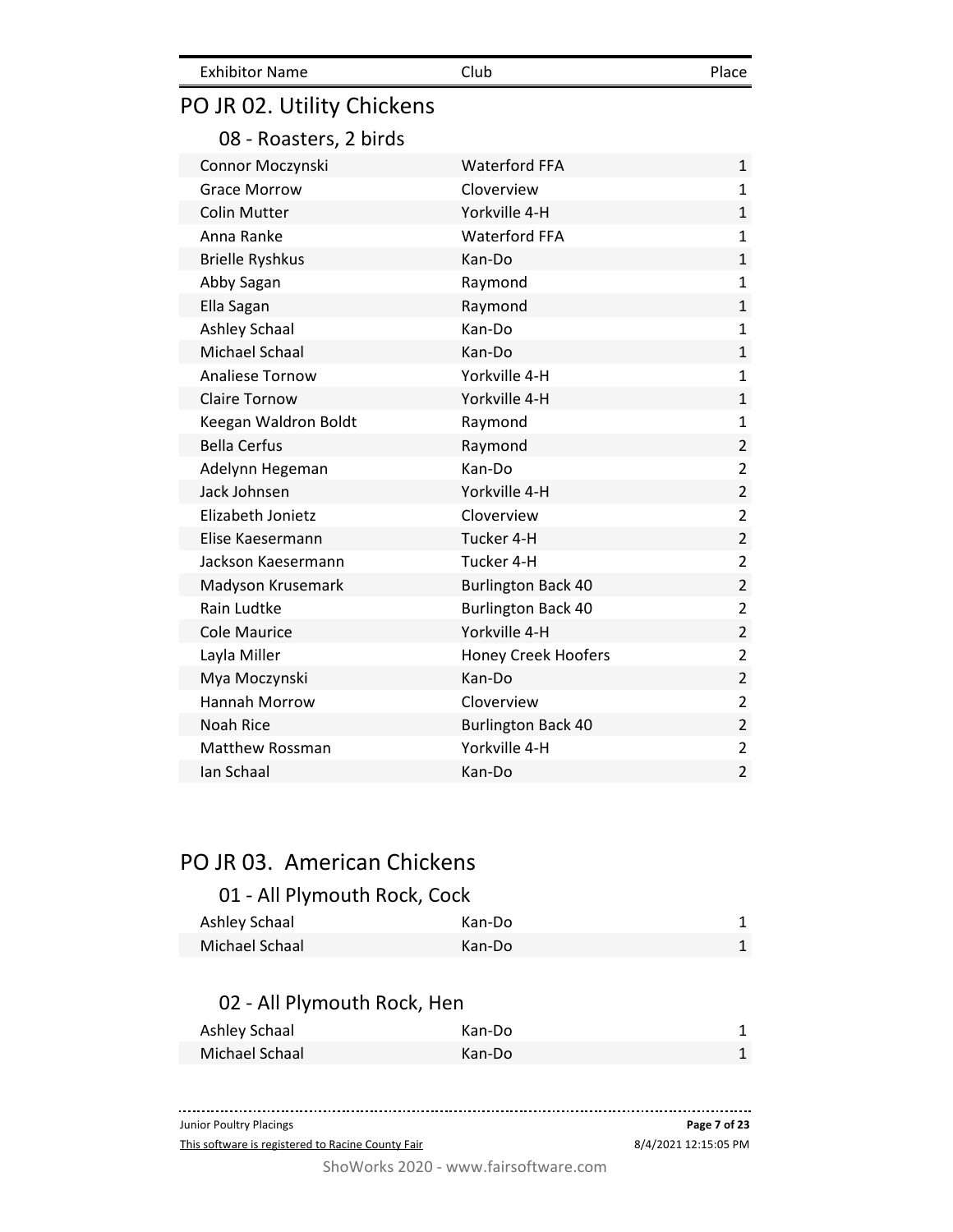| <b>Exhibitor Name</b>               | Club                      | Place                   |
|-------------------------------------|---------------------------|-------------------------|
| PO JR 03. American Chickens         |                           |                         |
| 03 - All Plymouth Rock, Cockerel    |                           |                         |
| <b>Ashley Schaal</b>                | Kan-Do                    | $\mathbf{1}$            |
| <b>Michael Schaal</b>               | Kan-Do                    | 1                       |
| <b>Riley Benhart</b>                | <b>Burlington Back 40</b> | $\overline{2}$          |
| 04 - All Plymouth Rock, Pullet      |                           |                         |
| <b>Ashley Schaal</b>                | Kan-Do                    | 1                       |
| Michael Schaal                      | Kan-Do                    | $\mathbf{1}$            |
| <b>Riley Benhart</b>                | <b>Burlington Back 40</b> | $\overline{2}$          |
|                                     |                           |                         |
| 06 - Rhode Island Red, Hen          |                           |                         |
| Maya Boucher                        | Norway                    | $\overline{2}$          |
| 07 - Rhode Island Red, Cockerel     |                           |                         |
| <b>Talia Schultz</b>                | <b>Burlington Back 40</b> | 2                       |
| 08 - Rhode Island Red, Pullet       |                           |                         |
|                                     |                           |                         |
| <b>Talia Schultz</b>                | <b>Burlington Back 40</b> | 2                       |
| 10 - All Wyandottes, Hen            |                           |                         |
| <b>Riley Benhart</b>                | <b>Burlington Back 40</b> | 2                       |
| Maya Boucher                        | Norway                    | $\overline{2}$          |
|                                     |                           |                         |
| 11 - All Wyandottes, Cockerel       |                           |                         |
| <b>Bruce Funk</b>                   | Kan-Do                    | $\overline{2}$          |
| Brooke Katterhagen                  | Kan-Do                    | 2                       |
| Oliver Keyes                        | Kan-Do                    | $\overline{\mathbf{c}}$ |
| 12 - All Wyandottes, Pullet         |                           |                         |
|                                     |                           |                         |
| <b>Tyler Berndt</b>                 | <b>Burlington Back 40</b> | 1                       |
| <b>Riley Benhart</b>                | <b>Burlington Back 40</b> | $\overline{2}$          |
| <b>Bruce Funk</b>                   | Kan-Do                    | $\overline{2}$          |
| Oliver Keyes                        | Kan-Do                    | $\overline{2}$          |
| 17 - All other American Class, Cock |                           |                         |
| Brianna Konesko                     | Yorkville 4-H             | 1                       |

| <b>Bridfind Konesko</b>                           | YOLKVIIIE 4-H             |                      |
|---------------------------------------------------|---------------------------|----------------------|
| Riley Benhart                                     | <b>Burlington Back 40</b> |                      |
| Junior Poultry Placings                           |                           | Page 8 of 23         |
| This software is registered to Racine County Fair |                           | 8/4/2021 12:15:05 PM |
|                                                   |                           |                      |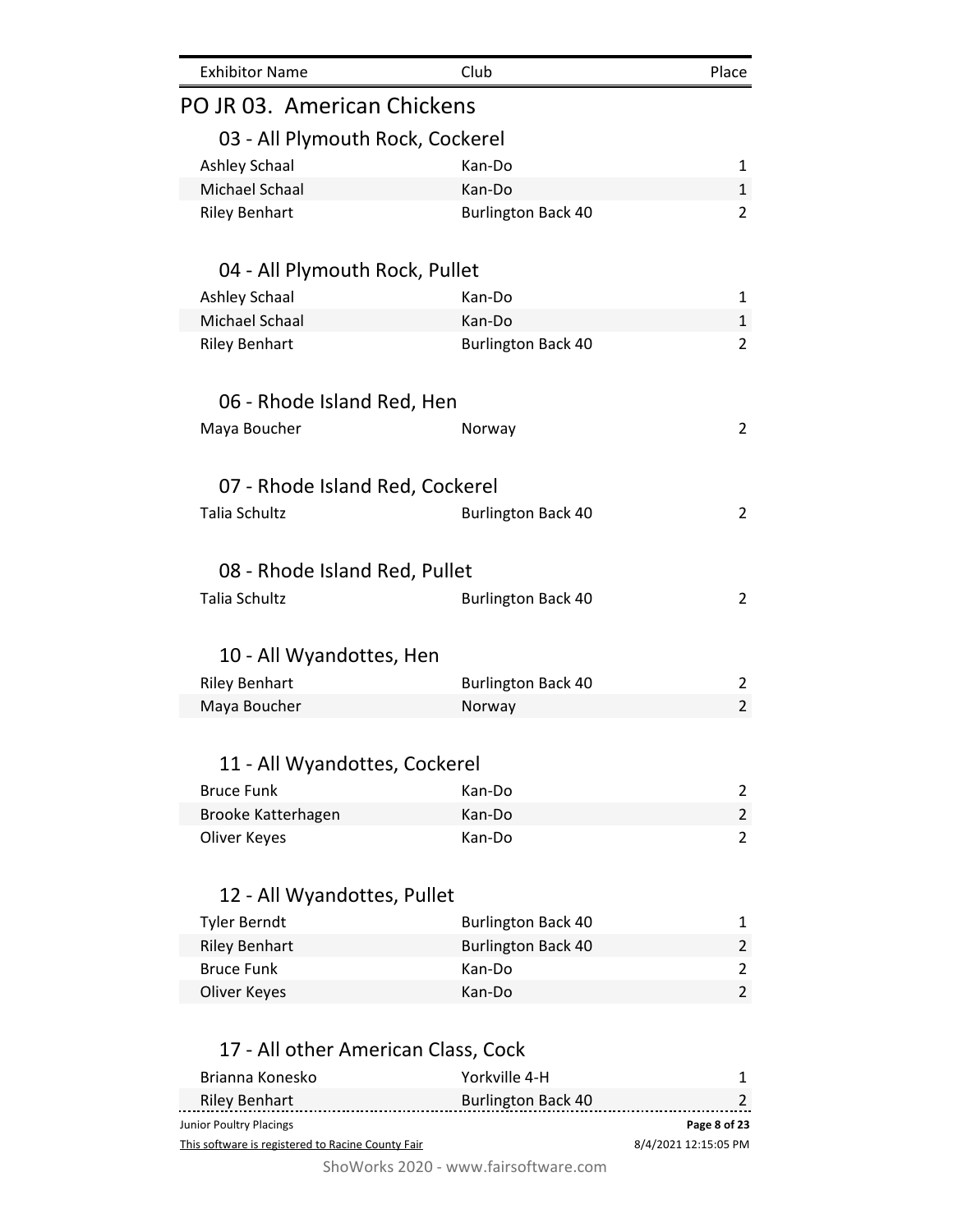| <b>Exhibitor Name</b>                                                        | Club                      | Place                                |
|------------------------------------------------------------------------------|---------------------------|--------------------------------------|
| PO JR 03. American Chickens                                                  |                           |                                      |
| 17 - All other American Class, Cock                                          |                           |                                      |
|                                                                              |                           |                                      |
| 18 - All Other American Class, Hen                                           |                           |                                      |
| Brianna Konesko                                                              | Yorkville 4-H             | 1                                    |
| 20 - All Other American Class, Pullet                                        |                           |                                      |
| Nadia Konesko                                                                | Yorkville 4-H             | 1                                    |
| PO JR 04. Asiatic Chickens                                                   |                           |                                      |
| 02 - All Brahma, Hen                                                         |                           |                                      |
| <b>Colton Klunk</b>                                                          | <b>Burlington Back 40</b> | 2                                    |
|                                                                              |                           |                                      |
| 03 - All Brahma, Cockerel                                                    |                           |                                      |
| Ella Reinholtz                                                               | Kan-Do                    | 1                                    |
|                                                                              |                           |                                      |
| 04 - All Brahma, Pullet                                                      |                           |                                      |
| Ella Reinholtz                                                               | Kan-Do                    | 1                                    |
| Hunter Reinholtz                                                             | Kan-Do                    | $\mathbf{1}$                         |
|                                                                              |                           |                                      |
| 05 - All Cochin, Cock                                                        |                           |                                      |
| Matthew Von Bergen                                                           | Yorkville 4-H             | 2                                    |
|                                                                              |                           |                                      |
| 06 - All Cochin, Hen                                                         |                           |                                      |
| <b>Ashley Schaal</b>                                                         | Kan-Do                    | 1                                    |
| <b>Michael Schaal</b>                                                        | Kan-Do                    | 1                                    |
| <b>Riley Benhart</b>                                                         | <b>Burlington Back 40</b> | 2                                    |
|                                                                              |                           |                                      |
| 07 - All Cochin, Cockerel                                                    |                           |                                      |
| <b>Ashley Schaal</b><br><b>Michael Schaal</b>                                | Kan-Do<br>Kan-Do          | 1<br>1                               |
|                                                                              |                           |                                      |
|                                                                              |                           |                                      |
| 08 - All Cochin, Pullet                                                      | Kan-Do                    | 1                                    |
| Ashley Schaal<br>Michael Schaal                                              | Kan-Do                    | 1                                    |
|                                                                              |                           |                                      |
| Junior Poultry Placings<br>This software is registered to Racine County Fair |                           | Page 9 of 23<br>8/4/2021 12:15:05 PM |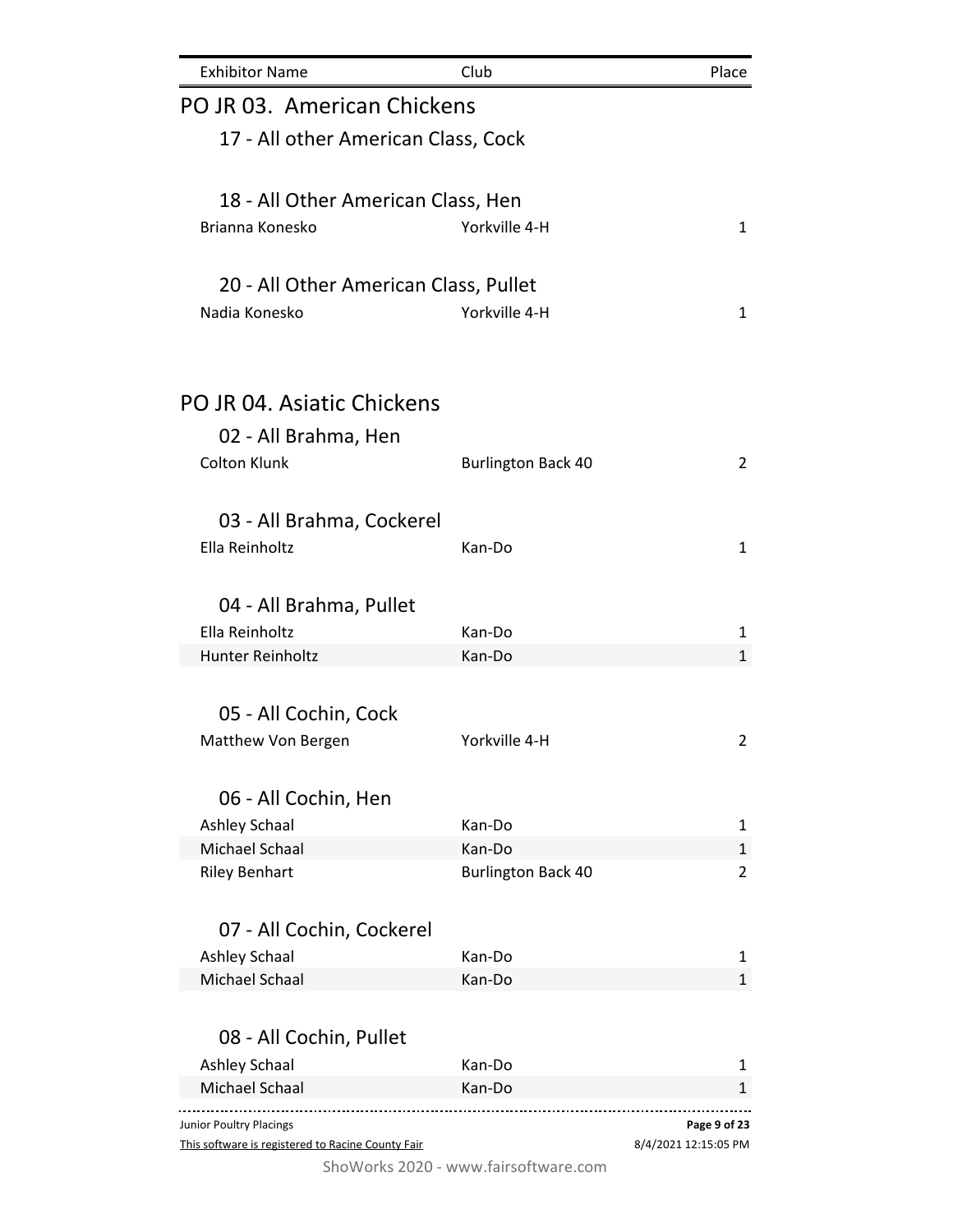| <b>Exhibitor Name</b>                         | Club                      | Place               |
|-----------------------------------------------|---------------------------|---------------------|
| PO JR 04. Asiatic Chickens                    |                           |                     |
| 08 - All Cochin, Pullet                       |                           |                     |
| <b>Bella Cerfus</b>                           | Raymond                   | $\overline{c}$      |
| Brooke Katterhagen                            | Kan-Do                    | $\overline{c}$      |
| Matthew Von Bergen                            | Yorkville 4-H             | $\overline{c}$      |
| PO JR 05. English Chickens                    |                           |                     |
| 05 - Australorps, Cock                        |                           |                     |
| Sylvia Rigert                                 | Kan-Do                    | $\mathbf{1}$        |
| 07 - Australops, Cockerel                     |                           |                     |
| <b>Matthew Rossman</b>                        | Yorkville 4-H             | 1                   |
| 08 - Australops, Pullet                       |                           |                     |
| <b>Matthew Rossman</b>                        | Yorkville 4-H             | 1                   |
| PO JR 06. Mediterranean Chickens              |                           |                     |
|                                               |                           |                     |
| 02 - Any Leghorns, Hen<br><b>Colton Klunk</b> |                           |                     |
|                                               | <b>Burlington Back 40</b> | $\overline{c}$      |
| 04 - Any Leghorns, Pullet                     |                           |                     |
| Talia Schultz                                 | <b>Burlington Back 40</b> | $\overline{c}$      |
| 08 - All Other Mediterranean Class, Pullet    |                           |                     |
| <b>Thomas Hansen</b>                          | Yorkville 4-H             | 1                   |
|                                               |                           |                     |
| PO JR 07. Continental Class, Chickens         |                           |                     |
| 03 - Polish, Cockerel                         |                           |                     |
| Henry Hansen                                  | Yorkville 4-H             | 1                   |
| Jake Matuszek<br>John Hansen                  | Raymond<br>Yorkville 4-H  | 1<br>$\overline{a}$ |
|                                               |                           |                     |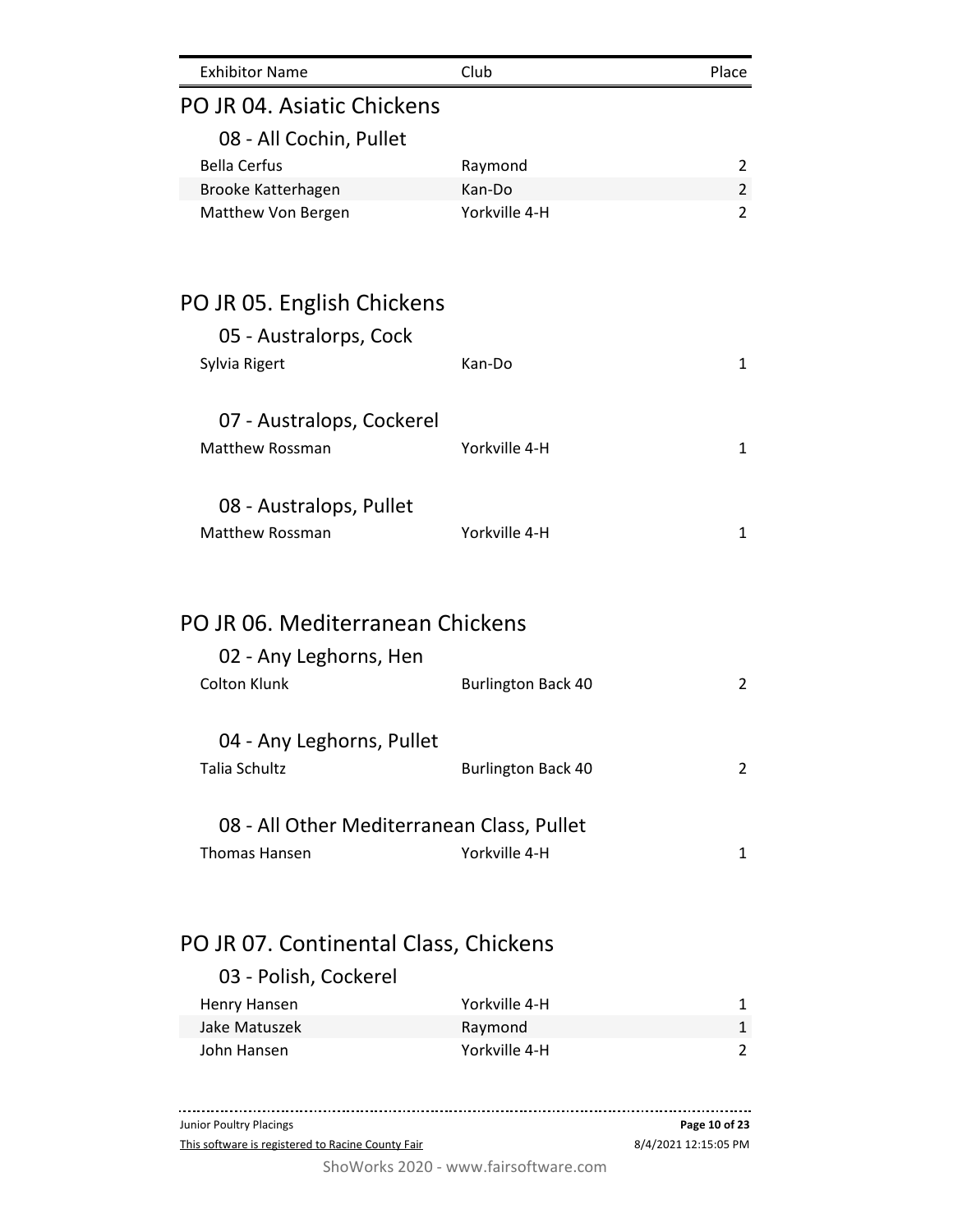| <b>Exhibitor Name</b>                      | Club                      | Place          |
|--------------------------------------------|---------------------------|----------------|
| PO JR 07. Continental Class, Chickens      |                           |                |
| 04 - Polish, Pullet                        |                           |                |
| <b>Thomas Hansen</b>                       | Yorkville 4-H             | 1              |
| Jake Matuszek                              | Raymond                   | $\mathbf 1$    |
| Grace Hansen                               | Yorkville 4-H             | $\overline{2}$ |
| John Hansen                                | Yorkville 4-H             | $\overline{2}$ |
|                                            |                           |                |
| 05 - Faverolle, Cock                       |                           |                |
| Ian Schaal                                 | Kan-Do                    | 1              |
| 06 - Faverolle, Hen                        |                           |                |
| Ian Schaal                                 | Kan-Do                    |                |
|                                            |                           | 1              |
| 07 - Faverolle, Cockerel                   |                           |                |
| Hunter Reinholtz                           | Kan-Do                    | 1              |
| Ian Schaal                                 | Kan-Do                    | $\mathbf{1}$   |
| Grace Hansen                               | Yorkville 4-H             | $\overline{2}$ |
| Henry Hansen                               | Yorkville 4-H             | $\overline{2}$ |
| <b>Thomas Hansen</b>                       | Yorkville 4-H             | $\overline{2}$ |
| Ella Reinholtz                             | Kan-Do                    | 4              |
|                                            |                           |                |
| 08 - Faverolle, Pullet                     |                           |                |
| Ella Reinholtz                             | Kan-Do                    | 1              |
| <b>Hunter Reinholtz</b>                    | Kan-Do                    | $\mathbf 1$    |
| Ian Schaal                                 | Kan-Do                    | 1              |
| <b>Tyler Berndt</b>                        | <b>Burlington Back 40</b> | 2              |
| John Hansen                                | Yorkville 4-H             | 2              |
| <b>Grace Hansen</b>                        | Yorkville 4-H             | 3              |
| Henry Hansen                               | Yorkville 4-H             | 3              |
| <b>Thomas Hansen</b>                       | Yorkville 4-H             | 3              |
|                                            |                           |                |
| 11 - All Other Continental Class, Cockerel |                           |                |
| Nadia Konesko                              | Yorkville 4-H             | $\mathbf{1}$   |
| 12 - All Other Continental Class, Pullet   |                           |                |
| Nadia Konesko                              | Yorkville 4-H             | 1              |
|                                            |                           |                |
|                                            |                           |                |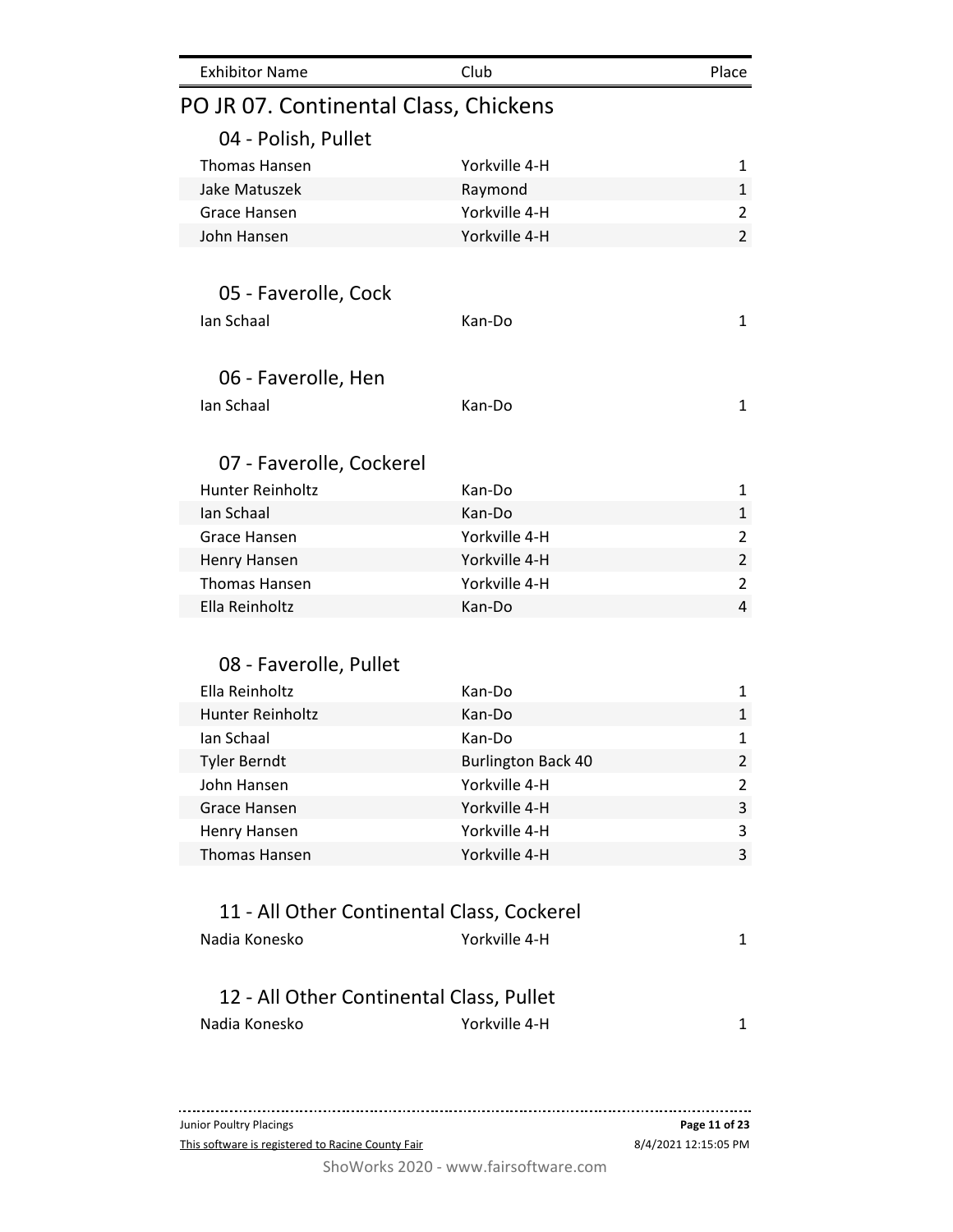| <b>Exhibitor Name</b>                                                | Club                      | Place                |
|----------------------------------------------------------------------|---------------------------|----------------------|
| PO JR 08. All Other Standard Class                                   |                           |                      |
| 03 - Any Phoenix, Cockerel                                           |                           |                      |
| Henry Hansen                                                         | Yorkville 4-H             | 2                    |
| Sam Matuszek                                                         | Raymond                   | $\overline{2}$       |
|                                                                      |                           |                      |
| 04 - Any Phoenix, Pullet                                             |                           |                      |
| Sam Matuszek                                                         | Raymond                   | 2                    |
|                                                                      |                           |                      |
| 06 - Any Americanas, Hen                                             |                           |                      |
| Brianna Konesko                                                      | Yorkville 4-H             | 1                    |
|                                                                      |                           |                      |
| 09 - Any Other Standard Varieties, Cock                              |                           |                      |
| Sam Grimes                                                           | Yorkville 4-H             | 1                    |
| Hunter Reinholtz                                                     | Kan-Do                    | $\mathbf{1}$         |
|                                                                      |                           |                      |
|                                                                      |                           |                      |
| 10 - Any Other Standard Varieties, Hen                               |                           |                      |
| Sam Grimes                                                           | Yorkville 4-H             | 1                    |
| Ella Reinholtz                                                       | Kan-Do                    | $\mathbf{1}$         |
|                                                                      |                           |                      |
| 11 - Any Other Standard Varieties, Cockerel                          |                           |                      |
| <b>Andrew Grimes</b>                                                 | Yorkville 4-H             | 1                    |
| Sam Grimes                                                           | Yorkville 4-H             | $\mathbf{1}$         |
|                                                                      |                           |                      |
| 12 - Any Other Standard Varieties, Pullet                            |                           |                      |
| <b>Andrew Grimes</b>                                                 | Yorkville 4-H             | 1                    |
| Sam Grimes                                                           | Yorkville 4-H             | 1                    |
| Dawson Vlach                                                         | Raymond                   | 2                    |
|                                                                      |                           |                      |
|                                                                      |                           |                      |
| PO JR 09. Bantams Game Birds                                         |                           |                      |
|                                                                      |                           |                      |
| 02 - Any Old English Game Bantam, Hen                                |                           |                      |
| <b>Colton Klunk</b>                                                  | <b>Burlington Back 40</b> | 1                    |
|                                                                      |                           |                      |
| 03 - Any Old English Game Bantam, Cockerel<br><b>Shannon Roberts</b> |                           |                      |
|                                                                      | Tucker 4-H                | 4                    |
|                                                                      |                           |                      |
| Junior Poultry Placings                                              |                           | Page 12 of 23        |
| This software is registered to Racine County Fair                    |                           | 8/4/2021 12:15:05 PM |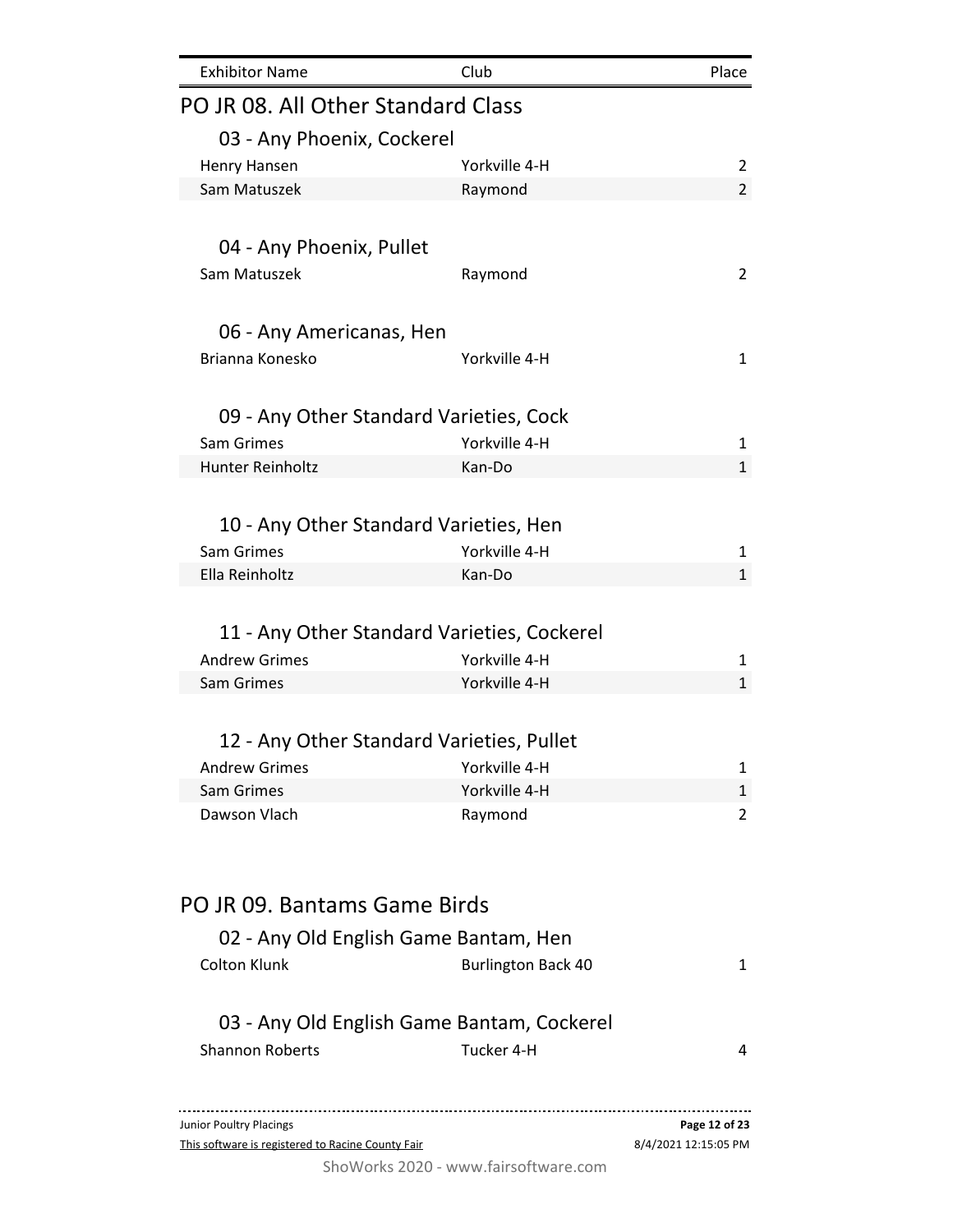| <b>Exhibitor Name</b>                             | Club                                      | Place                |
|---------------------------------------------------|-------------------------------------------|----------------------|
| PO JR 09. Bantams Game Birds                      |                                           |                      |
|                                                   | 04 - Any Old English Game Bantam, Pullet  |                      |
| <b>Isabelle Breiling</b>                          | Tucker 4-H                                | 4                    |
| <b>Shannon Roberts</b>                            | Tucker 4-H                                | 4                    |
|                                                   |                                           |                      |
| 05 - Any Modern Game Bantam, Cock                 |                                           |                      |
| Bennett Roszkowski                                | Kan-Do                                    | 1                    |
|                                                   |                                           |                      |
|                                                   | 07 - Any Modern Game Bantam, Cockerel     |                      |
| <b>Andrew Grimes</b>                              | Yorkville 4-H                             | 1                    |
| <b>Claire Tornow</b>                              | Yorkville 4-H                             | 1                    |
| Bennett Roszkowski                                | Kan-Do                                    | $\overline{2}$       |
|                                                   |                                           |                      |
| 08 - Any Modern Game Bantam, Pullet               |                                           |                      |
| <b>Andrew Grimes</b>                              | Yorkville 4-H                             | 1                    |
| <b>Claire Tornow</b>                              | Yorkville 4-H                             | 1                    |
| Bennett Roszkowski                                | Kan-Do                                    | $\overline{2}$       |
|                                                   |                                           |                      |
| PO JR 10. SCCL                                    |                                           |                      |
|                                                   |                                           |                      |
| 01 - Any Plymouth Rock, Cock                      |                                           |                      |
| <b>Matthew Rossman</b>                            | Yorkville 4-H                             | 1                    |
|                                                   |                                           |                      |
| 03 - Any Plymouth Rock, Cockerel                  |                                           |                      |
| Matthew Rossman                                   | Yorkville 4-H                             | 1                    |
| <b>Tyler Berndt</b>                               | <b>Burlington Back 40</b>                 | $\overline{2}$       |
|                                                   |                                           |                      |
| 04 - Any Plymouth Rock, Pullet                    |                                           |                      |
| <b>Matthew Rossman</b>                            | Yorkville 4-H                             | 1                    |
|                                                   |                                           |                      |
|                                                   | 13 - AO Single Comb, CI Legged Bant, Cock |                      |
| Aiden Brink                                       | Cloverview                                | 1                    |
| Mikayla Datka                                     | <b>Waterford FFA</b>                      | 1                    |
| Natalie Nelson                                    | Tucker 4-H                                | 2                    |
|                                                   | 14 - AO Single Comb, Cl Legged Bant, Hen  |                      |
| Mikayla Datka                                     | <b>Waterford FFA</b>                      | 1                    |
| Junior Poultry Placings                           |                                           | Page 13 of 23        |
| This software is registered to Racine County Fair |                                           | 8/4/2021 12:15:05 PM |
|                                                   | ShoWorks 2020 - www.fairsoftware.com      |                      |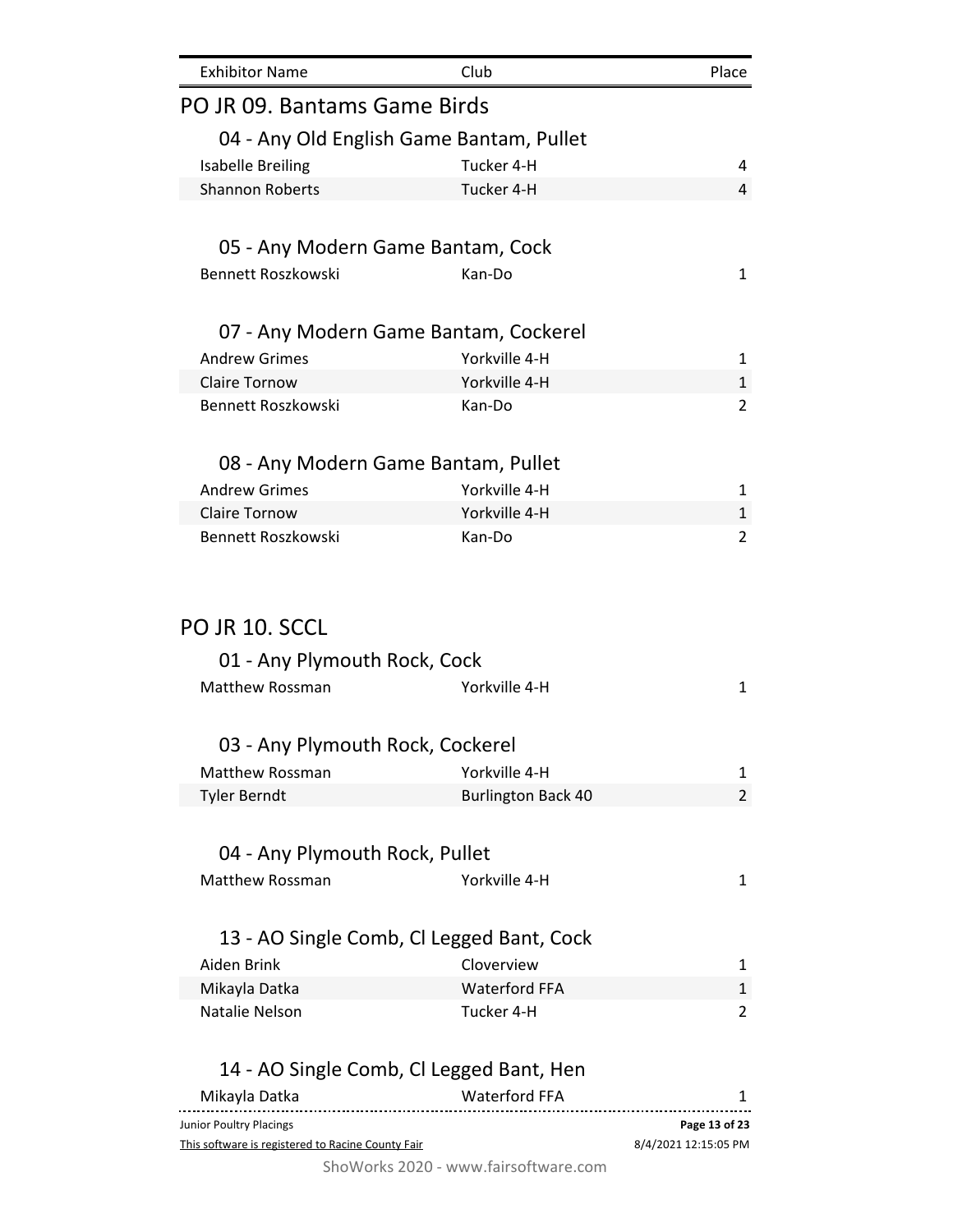| <b>Exhibitor Name</b>                                                        | Club                                 | Place                                 |
|------------------------------------------------------------------------------|--------------------------------------|---------------------------------------|
| PO JR 10. SCCL                                                               |                                      |                                       |
| 14 - AO Single Comb, Cl Legged Bant, Hen                                     |                                      |                                       |
| <b>Shannon Roberts</b>                                                       | Tucker 4-H                           | $\overline{2}$                        |
|                                                                              |                                      |                                       |
| 15 - AO Single Comb, Cl Legged Bant, Ckl                                     |                                      |                                       |
| Aiden Brink                                                                  | Cloverview                           | 1                                     |
| Mikayla Datka                                                                | <b>Waterford FFA</b>                 | $\mathbf{1}$                          |
| Grace Hansen                                                                 | Yorkville 4-H                        | 2                                     |
| Natalie Nelson                                                               | Tucker 4-H                           | $\overline{2}$                        |
| <b>Bennett Roszkowski</b>                                                    | Kan-Do                               | 3                                     |
|                                                                              |                                      |                                       |
| 16 - AO Single Comb, Cl Legged Bant, Plt                                     |                                      |                                       |
| <b>Isabelle Breiling</b>                                                     | Tucker 4-H                           | 1                                     |
| Aiden Brink                                                                  | Cloverview                           | $\mathbf{1}$                          |
| Mikayla Datka                                                                | <b>Waterford FFA</b>                 | 1                                     |
| <b>Shannon Roberts</b>                                                       | Tucker 4-H                           | 2                                     |
|                                                                              |                                      |                                       |
|                                                                              |                                      |                                       |
| PO JR 11. RCCL                                                               |                                      |                                       |
| 05 - Silver Laced Wyandotte, Cock                                            |                                      |                                       |
| Nadia Konesko                                                                | Yorkville 4-H                        | 1                                     |
|                                                                              |                                      |                                       |
| 06 - Silver Laced Wyandotte, Hen                                             |                                      |                                       |
| Nadia Konesko                                                                | Yorkville 4-H                        | 1                                     |
|                                                                              |                                      |                                       |
| 08 - Silver Laced Wyandotte, Pullet                                          |                                      |                                       |
| Nadia Konesko                                                                | Yorkville 4-H                        | 1                                     |
|                                                                              |                                      |                                       |
| 11 - Any other Wyandotte, Cockerel                                           |                                      |                                       |
| <b>Tyler Berndt</b>                                                          | <b>Burlington Back 40</b>            | 1                                     |
| <b>Shannon Roberts</b>                                                       | Tucker 4-H                           | 1                                     |
| Mikayla Datka                                                                | <b>Waterford FFA</b>                 | 2                                     |
| Grace Lemerond                                                               | <b>Burlington Back 40</b>            | 3                                     |
| 12 - Any other Wyandotte, Pullet                                             |                                      |                                       |
| <b>Tyler Berndt</b>                                                          | <b>Burlington Back 40</b>            | 1                                     |
|                                                                              |                                      |                                       |
|                                                                              |                                      |                                       |
| Junior Poultry Placings<br>This software is registered to Racine County Fair |                                      | Page 14 of 23<br>8/4/2021 12:15:05 PM |
|                                                                              | ShoWorks 2020 - www.fairsoftware.com |                                       |
|                                                                              |                                      |                                       |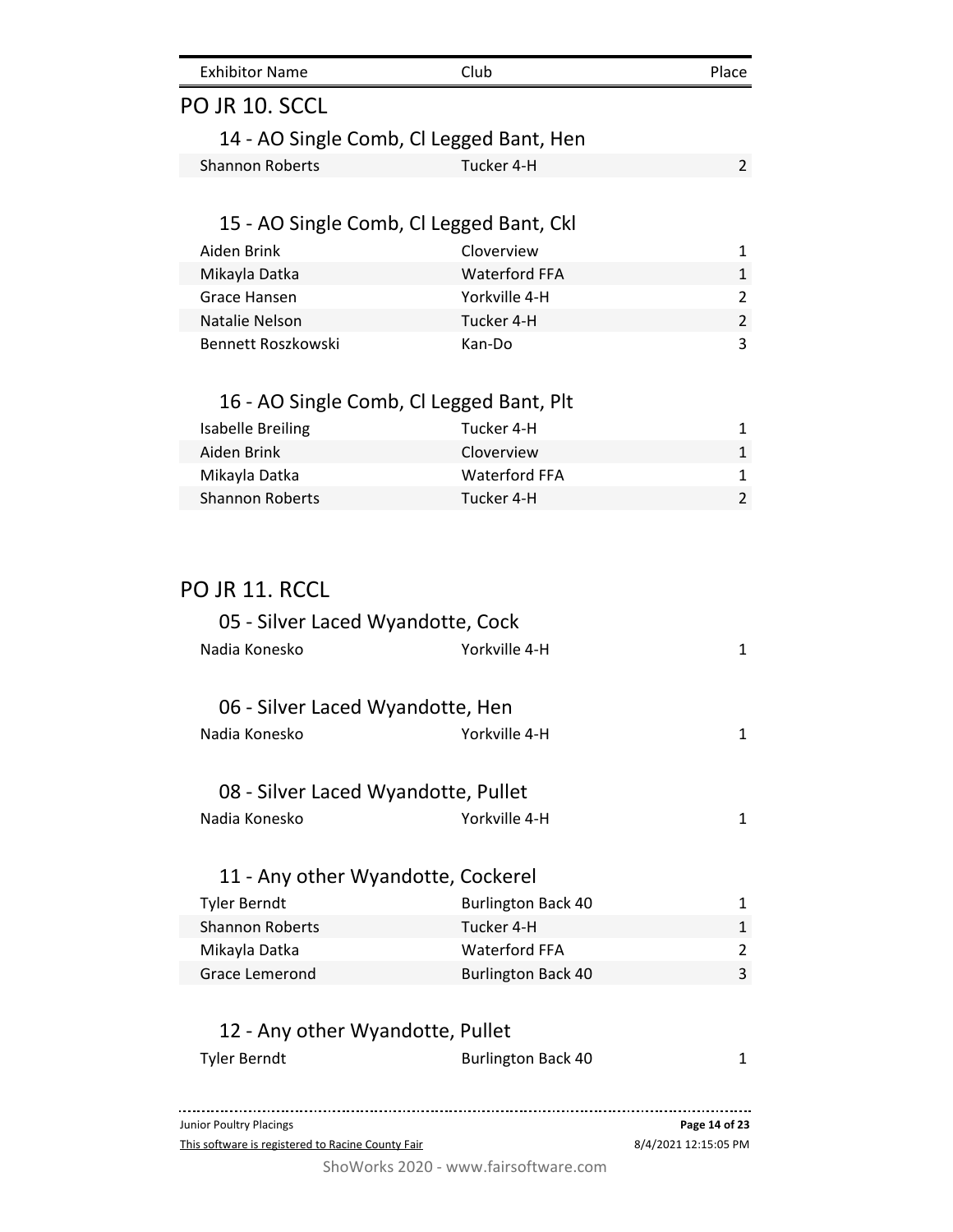| <b>Exhibitor Name</b>                   | Club                 | Place        |
|-----------------------------------------|----------------------|--------------|
| PO JR 11. RCCL                          |                      |              |
| 13 - AO Rose Comb, Cl Legged Bant, Cock |                      |              |
| Mikayla Datka                           | <b>Waterford FFA</b> | $\mathbf{1}$ |
| 14 - AO Rose Comb, CI Legged Bant, Hen  |                      |              |
| Aiden Brink                             | Cloverview           | 1            |
| Mikayla Datka                           | <b>Waterford FFA</b> | $\mathbf{1}$ |
|                                         |                      |              |
| 15 - AO Rose Comb, CI Legged Bant, Crl  |                      |              |
| Aiden Brink                             | Cloverview           | 1            |
| Mikayla Datka                           | <b>Waterford FFA</b> | 1            |
| Sylvia Rigert                           | Kan-Do               | 2            |
| 16 - AO Rose Comb, CI Legged Bant, Plt  |                      |              |
| Mikayla Datka                           | <b>Waterford FFA</b> | $\mathbf{1}$ |
| PO JR 12. AOCCL                         |                      |              |
|                                         |                      |              |
| 01 - Any Americana, Cock                |                      |              |
| <b>Matthew Rossman</b>                  | Yorkville 4-H        | 1            |
| Dawson Vlach                            | Raymond              | 4            |
| 03 - Any Americana, Cockerel            |                      |              |
| Matthew Rossman                         | Yorkville 4-H        | 1            |
|                                         |                      |              |
| 05 - Any Polish, Cock                   |                      |              |
| Mikayla Datka                           | <b>Waterford FFA</b> | 1            |
|                                         |                      |              |
| 08 - Any Polish, Pullet<br>Abby Sagan   | Raymond              | 1            |
|                                         |                      |              |
|                                         |                      |              |

# PO JR 13. Featherlegged

| 01 - Any Cochin, Cock                             |                      |                      |
|---------------------------------------------------|----------------------|----------------------|
| Mikayla Datka                                     | <b>Waterford FFA</b> |                      |
| Margaret Metzen                                   | Raymond              |                      |
| <b>Junior Poultry Placings</b>                    |                      | Page 15 of 23        |
| This software is registered to Racine County Fair |                      | 8/4/2021 12:15:05 PM |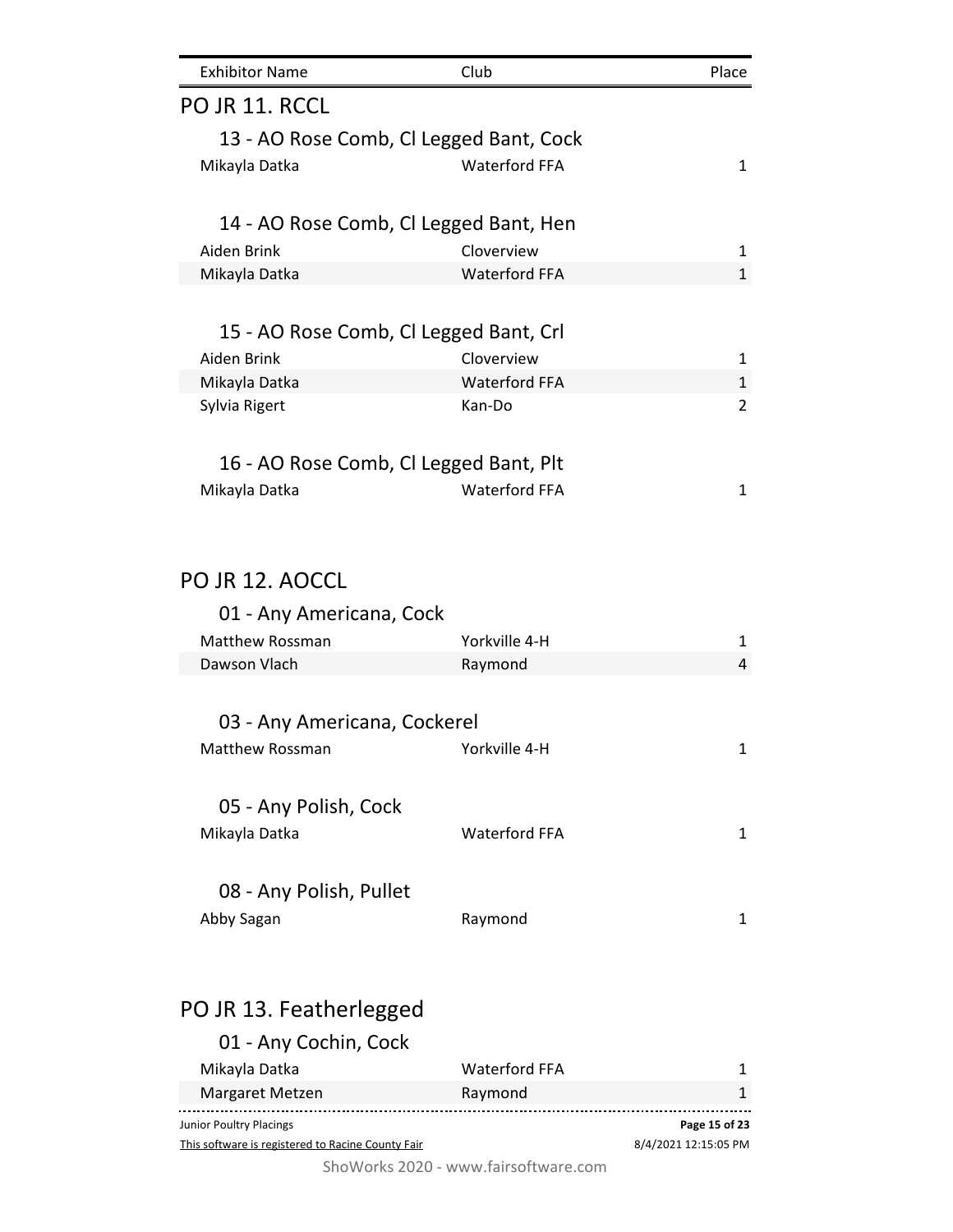| <b>Exhibitor Name</b>                             | Club                    | Place                |
|---------------------------------------------------|-------------------------|----------------------|
| PO JR 13. Featherlegged                           |                         |                      |
| 01 - Any Cochin, Cock                             |                         |                      |
|                                                   |                         |                      |
| 02 - Any Cochin, Hen                              |                         |                      |
| Mikayla Datka                                     | <b>Waterford FFA</b>    | 1                    |
| Margaret Metzen                                   | Raymond                 | $\mathbf{1}$         |
|                                                   |                         |                      |
| 03 - Any Cochin, Cockerel                         |                         |                      |
| Mikayla Datka                                     | <b>Waterford FFA</b>    | 1                    |
| John Hansen                                       | Yorkville 4-H           | $\mathbf{1}$         |
| <b>Thomas Hansen</b>                              | Yorkville 4-H           | $\mathbf{1}$         |
|                                                   |                         |                      |
| 04 - Any Cochin, Pullet                           |                         |                      |
| Aiden Brink                                       | Cloverview              | 1                    |
| Mikayla Datka                                     | <b>Waterford FFA</b>    | $\mathbf{1}$         |
|                                                   |                         |                      |
| 09 - Any D'uccle, Cock                            |                         |                      |
|                                                   |                         |                      |
| Josiah Johnson                                    | All 4 One               | $\mathbf{1}$         |
|                                                   |                         |                      |
| 11 - Any D'uccle, Cockerel                        |                         |                      |
| <b>Andrew Grimes</b>                              | Yorkville 4-H           | 1                    |
| <b>Analiese Tornow</b>                            | Yorkville 4-H           | $\mathbf{1}$         |
|                                                   |                         |                      |
| 12 - Any D'uccle, Pullet                          |                         |                      |
| <b>Andrew Grimes</b>                              | Yorkville 4-H           | 1                    |
| <b>Analiese Tornow</b>                            | Yorkville 4-H           | 1                    |
| <b>Isabelle Breiling</b>                          | Tucker 4-H              | 4                    |
| <b>Shannon Roberts</b>                            | Tucker 4-H              | 4                    |
|                                                   |                         |                      |
| 13 - Any Silkies, Cock                            |                         |                      |
| Payton Brausch                                    | Yorkville 4-H           | 1                    |
| <b>Andrew Jakes</b>                               | Yorkville 4-H           | $\mathbf{1}$         |
| <b>Analiese Tornow</b>                            | Yorkville 4-H           | 2                    |
|                                                   |                         |                      |
|                                                   |                         |                      |
| 14 - Any Silkies, Hen                             |                         |                      |
| Payton Brausch                                    | Yorkville 4-H           | 1                    |
| Ella Reinholtz<br>Andrew Jakes                    | Kan-Do<br>Yorkville 4-H | $\mathbf{1}$<br>2    |
| <b>Junior Poultry Placings</b>                    |                         | Page 16 of 23        |
| This software is registered to Racine County Fair |                         | 8/4/2021 12:15:05 PM |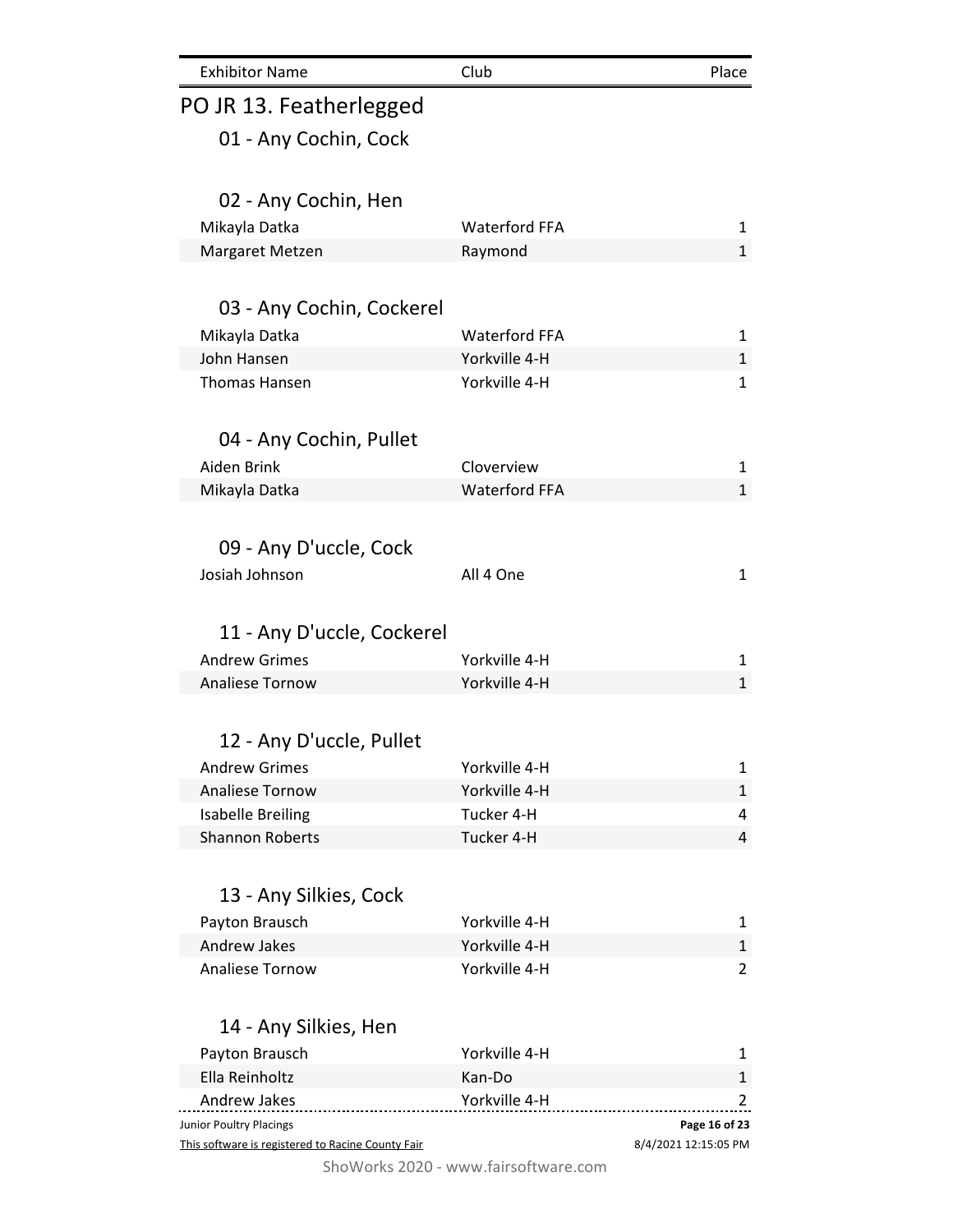| <b>Exhibitor Name</b>                             | Club                                 | Place                |
|---------------------------------------------------|--------------------------------------|----------------------|
| PO JR 13. Featherlegged                           |                                      |                      |
| 14 - Any Silkies, Hen                             |                                      |                      |
| Hunter Reinholtz                                  | Kan-Do                               | $\overline{2}$       |
| <b>Claire Tornow</b>                              | Yorkville 4-H                        | 3                    |
|                                                   |                                      |                      |
| 15 - Any Silkies, Cockerel                        |                                      |                      |
| Payton Brausch                                    | Yorkville 4-H                        | 1                    |
| <b>Andrew Jakes</b>                               | Yorkville 4-H                        | $\mathbf{1}$         |
| Sophia Matuszek                                   | Raymond                              | $\overline{2}$       |
| Katelyn Von Bergen                                | Yorkville 4-H                        | $\overline{2}$       |
| Charlee Johnsen                                   | Yorkville 4-H                        | 4                    |
|                                                   |                                      |                      |
|                                                   |                                      |                      |
| 16 - Any Silkies, Pullet                          |                                      |                      |
| Josiah Johnson                                    | All 4 One                            | 1                    |
| Sophia Matuszek                                   | Raymond                              | $\mathbf{1}$         |
| Andrew Jakes                                      | Yorkville 4-H                        | $\overline{2}$       |
| Dawson Vlach                                      | Raymond                              | $\overline{2}$       |
| Katelyn Von Bergen                                | Yorkville 4-H                        | 3                    |
|                                                   |                                      |                      |
| 23 - AO Feather Legged Btm, Cockerel              |                                      |                      |
| <b>Andrew Grimes</b>                              | Yorkville 4-H                        | $\mathbf{1}$         |
| <b>Analiese Tornow</b>                            | Yorkville 4-H                        | $\mathbf{1}$         |
| <b>Claire Tornow</b>                              | Yorkville 4-H                        | 2                    |
|                                                   |                                      |                      |
| 24 - AO Feather Legged Btm, Pullet                |                                      |                      |
| <b>Analiese Tornow</b>                            | Yorkville 4-H                        |                      |
| <b>Claire Tornow</b>                              | Yorkville 4-H                        | 1<br>1               |
| <b>Andrew Grimes</b>                              | Yorkville 4-H                        | 2                    |
|                                                   |                                      |                      |
|                                                   |                                      |                      |
|                                                   |                                      |                      |
| PO JR 14. Ducks                                   |                                      |                      |
| 02 - Pekin, Old Duck                              |                                      |                      |
|                                                   |                                      |                      |
| Mya Moczynski                                     | Kan-Do                               | 1                    |
|                                                   |                                      |                      |
| 03 - Pekin, Young Drake                           |                                      |                      |
| Alicia Desirena                                   | All 4 One                            | 1                    |
| <b>Bruce Funk</b>                                 | Kan-Do                               | 1                    |
| Josiah Johnson                                    | All 4 One                            | 1                    |
| Junior Poultry Placings                           |                                      | Page 17 of 23        |
| This software is registered to Racine County Fair |                                      | 8/4/2021 12:15:05 PM |
|                                                   | ShoWorks 2020 - www.fairsoftware.com |                      |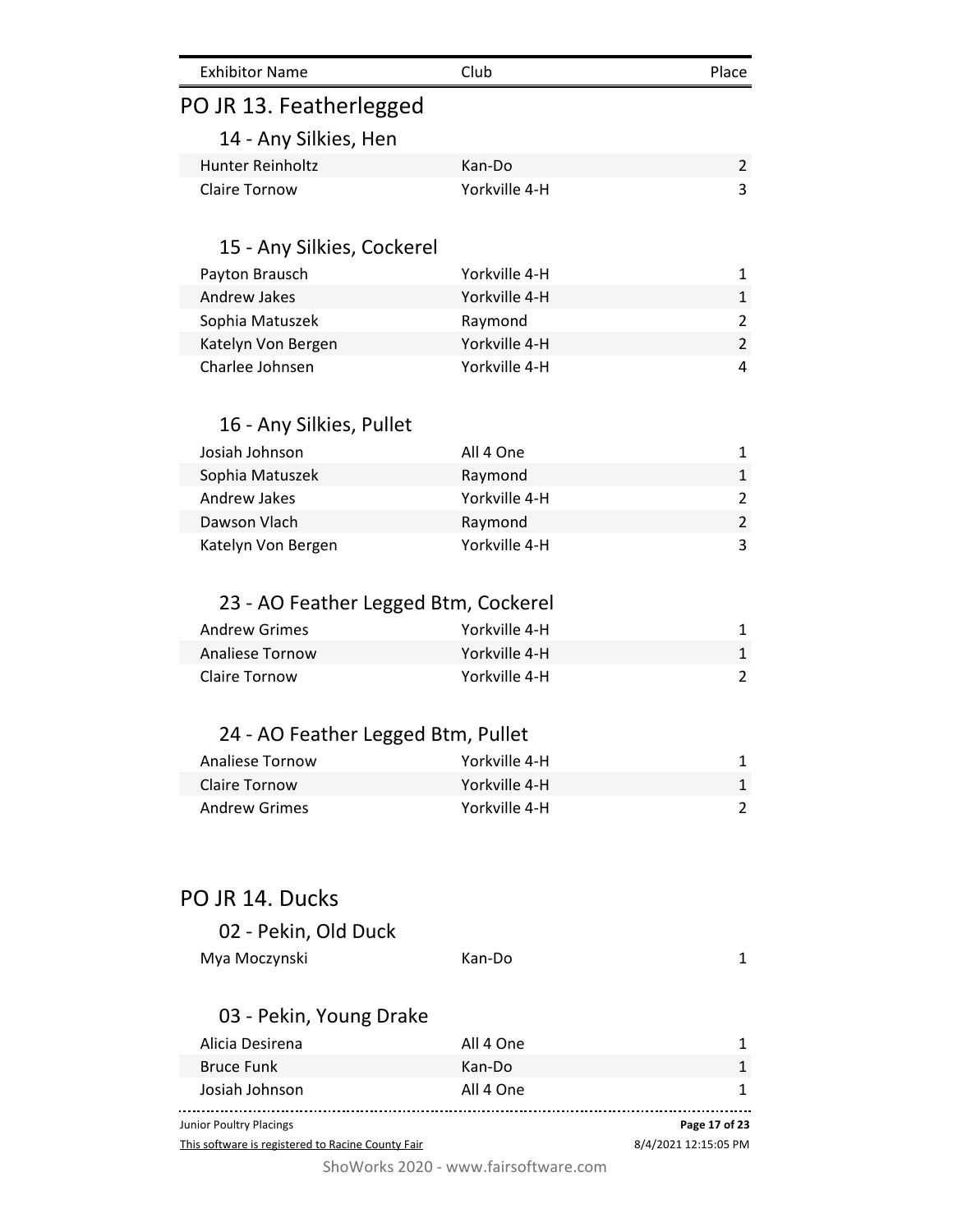| <b>Exhibitor Name</b>                             | Club                      | Place          |
|---------------------------------------------------|---------------------------|----------------|
| PO JR 14. Ducks                                   |                           |                |
| 03 - Pekin, Young Drake                           |                           |                |
| Oliver Keyes                                      | Kan-Do                    | 1              |
| Mya Moczynski                                     | Kan-Do                    | $\mathbf{1}$   |
| <b>Kyle Bailey</b>                                | Kan-Do                    | $\overline{2}$ |
| Grace Lemerond                                    | <b>Burlington Back 40</b> | $\overline{2}$ |
| 04 - Pekin, Young Duck                            |                           |                |
| <b>Bruce Funk</b>                                 | Kan-Do                    | 1              |
| Oliver Keyes                                      | Kan-Do                    | $\mathbf{1}$   |
| Mya Moczynski                                     | Kan-Do                    | $\mathbf{1}$   |
| Alicia Desirena                                   | All 4 One                 | $\overline{2}$ |
| Rabeka Liberto                                    | <b>Burlington Back 40</b> | $\overline{2}$ |
| <b>Brianna Morris</b>                             | <b>Burlington FFA</b>     | $\overline{2}$ |
| 05 - Rouen, Old Drake<br><b>Bayley Schaal</b>     | Kan-Do                    | $\mathbf{1}$   |
| 06 - Rouen, Old Duck                              |                           |                |
| <b>Bayley Schaal</b>                              | Kan-Do                    | $\mathbf{1}$   |
| 07 - Rouen, Young Drake                           |                           |                |
| <b>Bruce Funk</b>                                 | Kan-Do                    | 1              |
| <b>Bayley Schaal</b>                              | Kan-Do                    | $\mathbf{1}$   |
| Oliver Keyes                                      | Kan-Do                    | $\overline{2}$ |
| 08 - Rouen, Young Duck                            |                           |                |
| Oliver Keyes                                      | Kan-Do                    | 1              |
| <b>Bayley Schaal</b>                              | Kan-Do                    | $\mathbf{1}$   |
| Matyson Schaal                                    | Kan-Do                    | 1              |
| <b>Brianna Morris</b>                             | <b>Burlington FFA</b>     | $\overline{2}$ |
| 11 - Appleyards, Young Drake<br><b>Bruce Funk</b> | Kan-Do                    | 1              |
| Oliver Keyes                                      | Kan-Do                    | $\mathbf{1}$   |
|                                                   | All 4 One                 | 2              |

Junior Poultry Placings **Page 18 of 23** 8/4/2021 12:15:05 PM This software is registered to Racine County Fair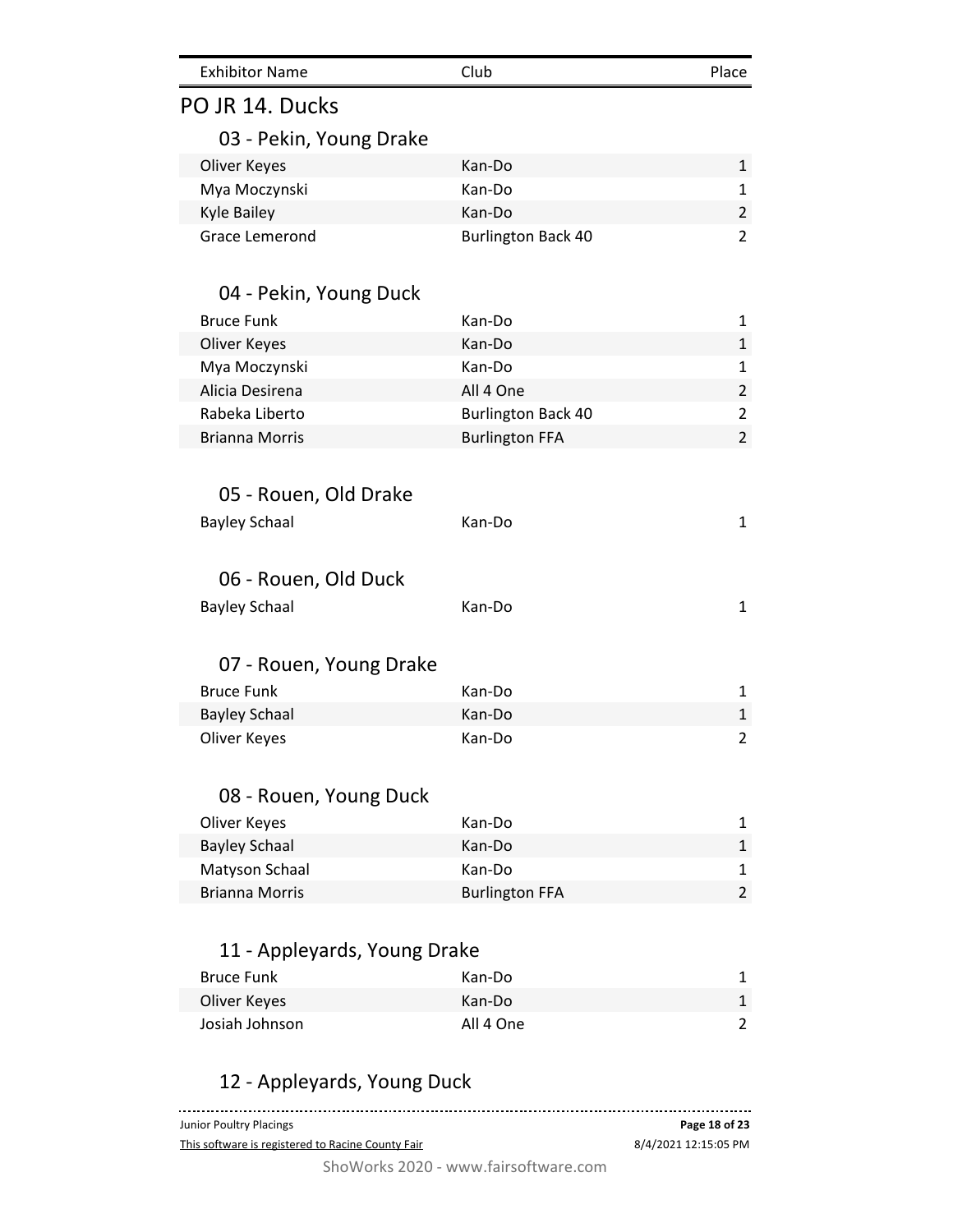| <b>Exhibitor Name</b>                                                        | Club                                    | Place                                 |
|------------------------------------------------------------------------------|-----------------------------------------|---------------------------------------|
| PO JR 14. Ducks                                                              |                                         |                                       |
| 12 - Appleyards, Young Duck                                                  |                                         |                                       |
| Oliver Keyes                                                                 | Kan-Do                                  | $\mathbf{1}$                          |
|                                                                              |                                         |                                       |
| 13 - Any other heavy duck, Old Drake                                         |                                         |                                       |
| Dawson Vlach                                                                 | Raymond                                 | $\overline{2}$                        |
| 19 - Black Cayuga, Young Drake                                               |                                         |                                       |
| <b>Cole Maurice</b>                                                          | Yorkville 4-H                           | $\mathbf{1}$                          |
|                                                                              |                                         |                                       |
| 20 - Black Cayuga, Young Duck                                                |                                         |                                       |
| Cole Maurice                                                                 | Yorkville 4-H                           | $\overline{2}$                        |
| 21 - Any other medium duck, Old Drake                                        |                                         |                                       |
| <b>Theron Hilbert</b>                                                        | Raymond                                 | $\overline{2}$                        |
| Matyson Schaal                                                               | Kan-Do                                  | $\overline{2}$                        |
|                                                                              |                                         |                                       |
| 22 - Any other medium duck, Old Duck                                         |                                         |                                       |
| <b>Thor Hilbert</b>                                                          | Raymond                                 | $\mathbf{1}$                          |
| Theron Hilbert                                                               | Raymond                                 | $\overline{2}$                        |
| Mya Moczynski                                                                | Kan-Do                                  | $\overline{2}$                        |
| Matyson Schaal                                                               | Kan-Do                                  | $\overline{2}$                        |
|                                                                              |                                         |                                       |
|                                                                              | 23 - Any other medium duck, Young Drake |                                       |
| <b>Bruce Funk</b>                                                            | Kan-Do                                  | 1                                     |
| Oliver Keyes                                                                 | Kan-Do                                  | $\mathbf{1}$                          |
| Mya Moczynski                                                                | Kan-Do                                  | 1                                     |
| Matyson Schaal                                                               | Kan-Do                                  | $\mathbf{1}$                          |
| <b>Bayley Schaal</b>                                                         | Kan-Do                                  | $\overline{2}$                        |
| 24 - Any other medium duck, Young Duck                                       |                                         |                                       |
| <b>Bruce Funk</b>                                                            | Kan-Do                                  | $\mathbf{1}$                          |
| Oliver Keyes                                                                 | Kan-Do                                  | $\mathbf{1}$                          |
| Mya Moczynski                                                                | Kan-Do                                  | $\overline{2}$                        |
|                                                                              |                                         |                                       |
|                                                                              |                                         |                                       |
| 25 - Any Runner, Old Drake                                                   |                                         |                                       |
| <b>Bayley Schaal</b>                                                         | Kan-Do                                  | 1                                     |
| Junior Poultry Placings<br>This software is registered to Racine County Fair |                                         | Page 19 of 23<br>8/4/2021 12:15:05 PM |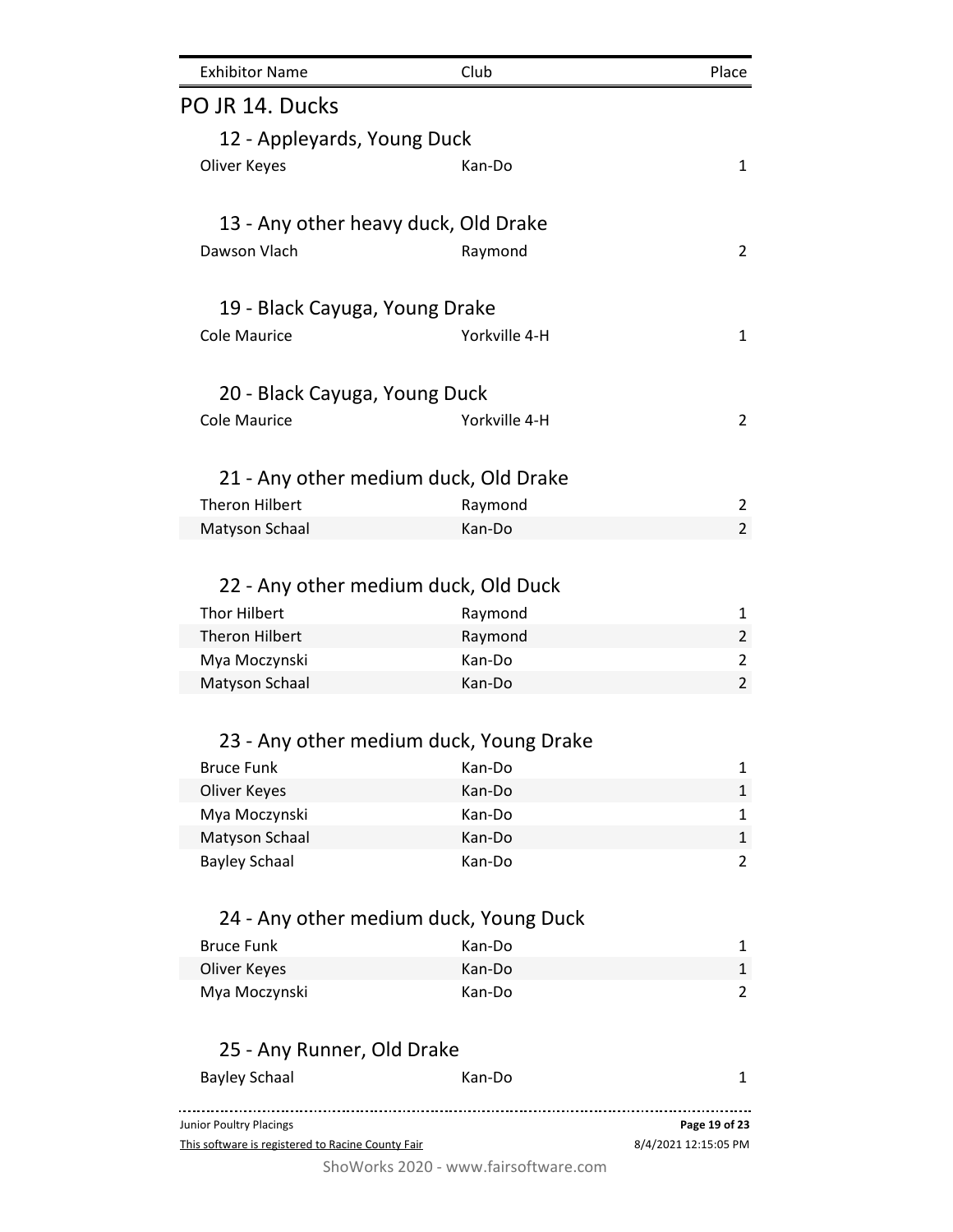| <b>Exhibitor Name</b>                        | Club      | Place        |
|----------------------------------------------|-----------|--------------|
| PO JR 14. Ducks                              |           |              |
| 25 - Any Runner, Old Drake                   |           |              |
| 26 - Any Runner, Old Duck                    |           |              |
| Josiah Johnson                               | All 4 One | 1            |
| <b>Bayley Schaal</b>                         | Kan-Do    | $\mathbf{1}$ |
| 27 - Any Runner, Young Drake                 |           |              |
| Oliver Keyes                                 | Kan-Do    | $\mathbf{1}$ |
| <b>Bayley Schaal</b>                         | Kan-Do    | $\mathbf{1}$ |
| Matyson Schaal                               | Kan-Do    | $\mathbf{1}$ |
| 28 - Any Runner, Young Duck                  |           |              |
| <b>Bayley Schaal</b>                         | Kan-Do    | 1            |
| Matyson Schaal                               | Kan-Do    | $\mathbf{1}$ |
| 31 - Any Magpie, Young Drake<br>Oliver Keyes | Kan-Do    | 1            |
| <b>Bayley Schaal</b>                         | Kan-Do    | $\mathbf{1}$ |
|                                              |           |              |
| 32 - Any Magpie, Young Duck                  |           |              |
| <b>Bruce Funk</b>                            | Kan-Do    | $\mathbf{1}$ |
| <b>Bayley Schaal</b>                         | Kan-Do    | $\mathbf{1}$ |
| Matyson Schaal                               | Kan-Do    | $\mathbf{1}$ |
| Oliver Keyes                                 | Kan-Do    | 2            |
|                                              |           |              |
| 39 - Black East Indies, Young Drake          |           |              |
| <b>Bayley Schaal</b>                         | Kan-Do    | 1            |
| 40 - Black East Indies, Young Duck           |           |              |
| <b>Bayley Schaal</b>                         | Kan-Do    | 1            |
|                                              |           |              |
| PO JR 15. Geese<br>07 - Emhden Young Gander  |           |              |
|                                              |           |              |

| <b>U</b> - Linduch, Toung Ganuch                  |               |                      |
|---------------------------------------------------|---------------|----------------------|
| Matyson Schaal                                    | Kan-Do        |                      |
| Easton Skewes                                     | Yorkville 4-H |                      |
| Junior Poultry Placings                           |               | Page 20 of 23        |
| This software is registered to Racine County Fair |               | 8/4/2021 12:15:05 PM |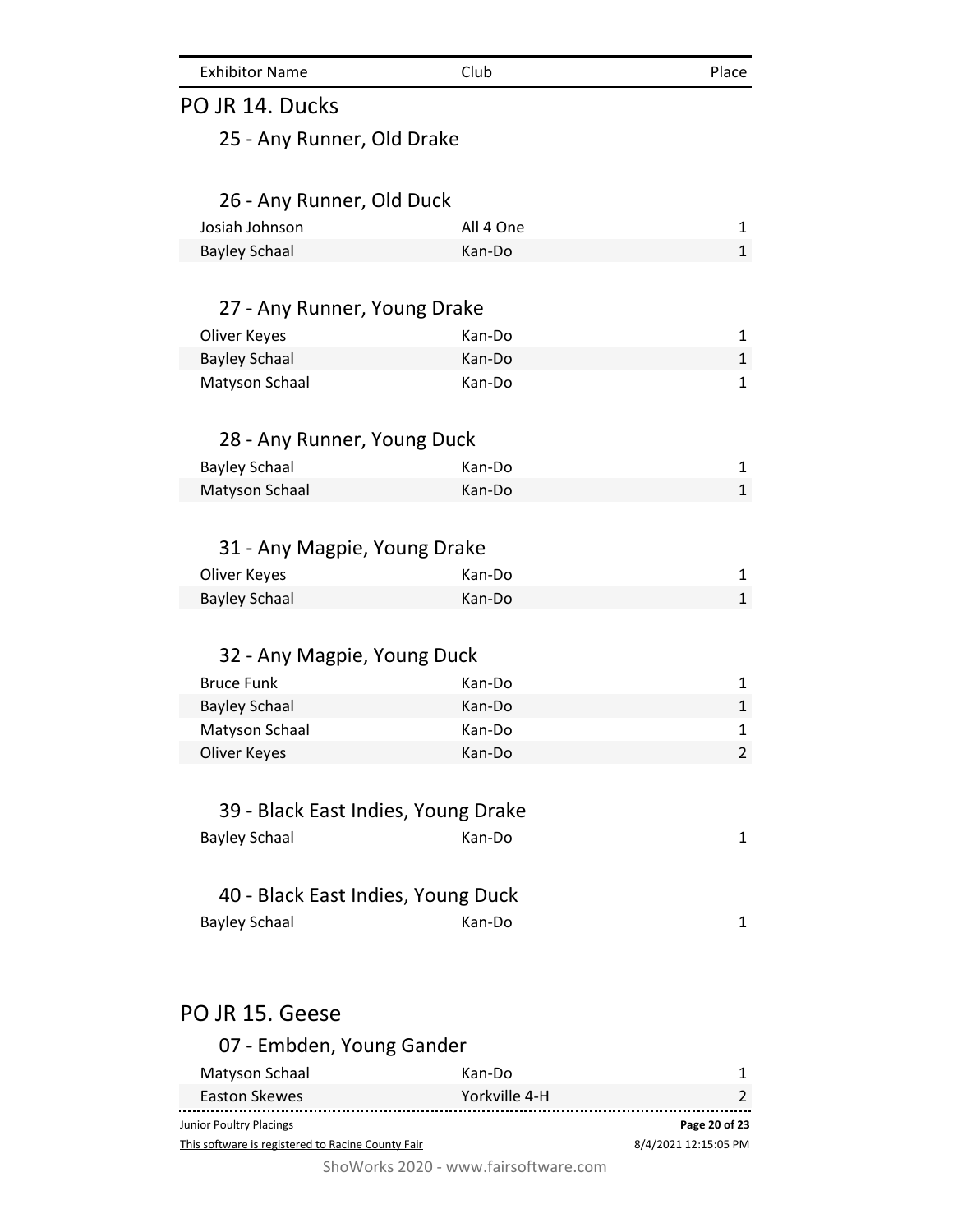Exhibitor Name Club Place

### PO JR 15. Geese

07 - Embden, Young Gander

#### 08 - Embden, Young Goose

| Bayley Schaal  | Kan-Do        |  |
|----------------|---------------|--|
| Matyson Schaal | Kan-Do        |  |
| Easton Skewes  | Yorkville 4-H |  |

#### 10 - Any African, Old Goose

| Josiah Johnson | All 4 One |  |
|----------------|-----------|--|
|                |           |  |

#### 21 - Any other medium goose, Old Gander

| <b>Riley Benhart</b> | <b>Burlington Back 40</b> |  |
|----------------------|---------------------------|--|
| Mya Moczynski        | Kan-Do                    |  |

### 22 - Any other medium goose, Old Goose

| Riley Benhart | <b>Burlington Back 40</b> |  |
|---------------|---------------------------|--|
| Mya Moczynski | Kan-Do                    |  |

### PO JR 16. Eggs

## 02 - Large Fowl Brown Eggs Tyler Berndt **Burlington Back 40** 1 Charlee Johnsen Norkville 4-H 1 Bella Cerfus **Raymond** 2 Elizabeth Jonietz Cloverview 2 Keegan Waldron Boldt **Raymond Raymond** 2

### 03 - Large Fowl Naturally Colored Eggs

| Daniel Baker       | Yorkville 4-H |  |
|--------------------|---------------|--|
| Katelyn Von Bergen | Yorkville 4-H |  |

### 05 - Bantam Brown Eggs

| Kayelyn Barnhart | Kan-Do |  |
|------------------|--------|--|
|                  |        |  |

### 06 - Bantam Naturally Colored Eggs

| Kayelyn Barnhart                                  | Kan-Do |                      |
|---------------------------------------------------|--------|----------------------|
| Junior Poultry Placings                           |        | Page 21 of 23        |
| This software is registered to Racine County Fair |        | 8/4/2021 12:15:05 PM |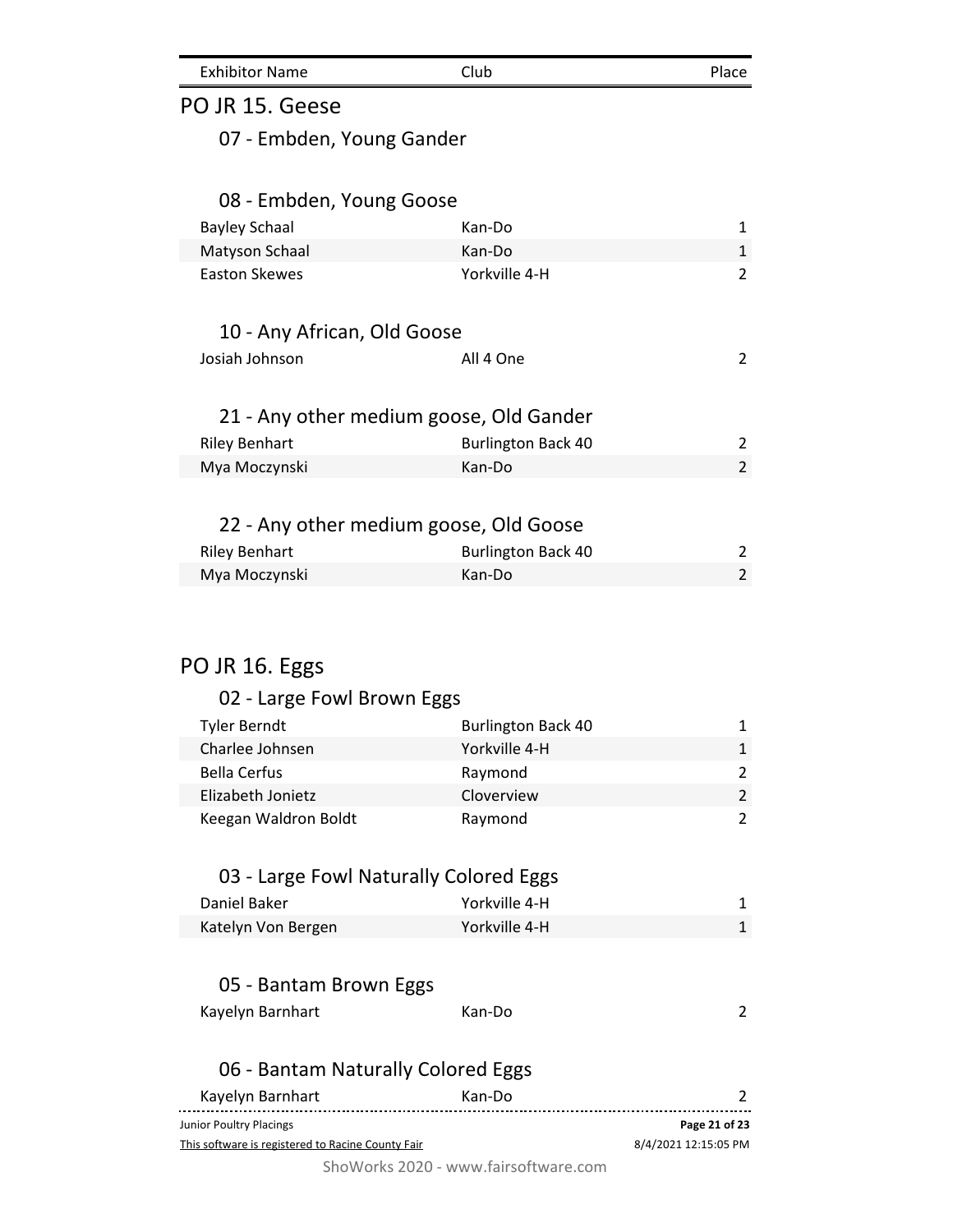Exhibitor Name Club Club Place

## PO JR 16. Eggs

06 - Bantam Naturally Colored Eggs

## PO JR 17. Showmanship

## 01 - First year Poultry Project Member (any age)

| <b>Tyler Berndt</b>  | <b>Burlington Back 40</b> | 1              |
|----------------------|---------------------------|----------------|
| <b>Bella Cerfus</b>  | Raymond                   | $\mathbf{1}$   |
| <b>Connor Harris</b> | <b>Burlington Back 40</b> | $\mathbf{1}$   |
| Brooke Katterhagen   | Kan-Do                    | $\mathbf{1}$   |
| Mckenna Kristiansen  | Raymond                   | $\mathbf{1}$   |
| Colin Mutter         | Yorkville 4-H             | $\mathbf{1}$   |
| Natalie Nelson       | Tucker 4-H                | $\mathbf{1}$   |
| <b>Easton Skewes</b> | Yorkville 4-H             | $\mathbf{1}$   |
| Claire Tornow        | Yorkville 4-H             | $\mathbf{1}$   |
| Katelyn Von Bergen   | Yorkville 4-H             | $\mathbf{1}$   |
| Payton Brausch       | Yorkville 4-H             | 2              |
| Charlee Johnsen      | Yorkville 4-H             | $\overline{2}$ |
| Oliver Keyes         | Kan-Do                    | $\overline{2}$ |
| Grace Lemerond       | <b>Burlington Back 40</b> | $\overline{2}$ |
| Bennett Roszkowski   | Kan-Do                    | $\overline{2}$ |
| Elanore Friesema     | Yorkville 4-H             | 3              |
| <b>Bruce Funk</b>    | Kan-Do                    | 3              |
| <b>Thomas Hansen</b> | Yorkville 4-H             | 3              |

#### 02 - Juniors, 9-11 years old

| Andrew Grimes      | Yorkville 4-H |  |
|--------------------|---------------|--|
| Matthew Von Bergen | Yorkville 4-H |  |
| Tyler Jonietz      | Cloverview    |  |

### 03 - Intermediate, 12-14 years old

| <b>Shannon Roberts</b> | Tucker 4-H    |  |
|------------------------|---------------|--|
| Ashley Schaal          | Kan-Do        |  |
| <b>Bayley Schaal</b>   | Kan-Do        |  |
| Aiden Von Bergen       | Yorkville 4-H |  |
| Jack Johnsen           | Yorkville 4-H |  |
| Brianna Konesko        | Yorkville 4-H |  |

### 04 - Senior, 15 years and over

| <b>Junior Poultry Placings</b>                    | Page 22 of 23        |
|---------------------------------------------------|----------------------|
| This software is registered to Racine County Fair | 8/4/2021 12:15:05 PM |
|                                                   |                      |